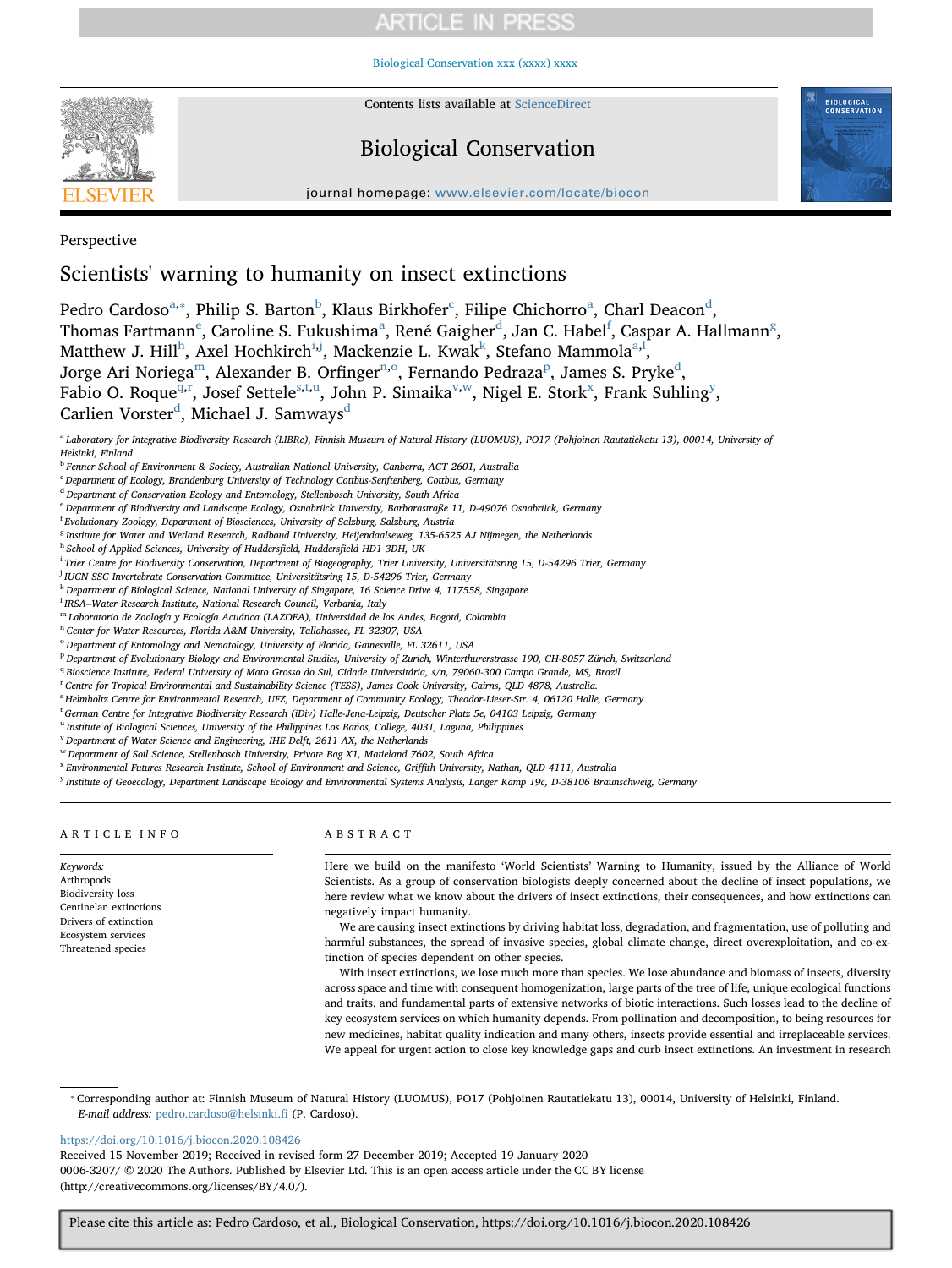programs that generate local, regional and global strategies that counter this trend is essential. Solutions are available and implementable, but urgent action is needed now to match our intentions.

## 1. Introduction

Insect extinctions, their drivers, and consequences have received increasing public attention in recent years. Media releases have caught the interest of the general public, and until recently, we were largely unaware that insects could be imperilled to such an extent, and that their loss would have consequences for our own well-being. Fuelled by declining numbers from specific regions ([Hallmann et al., 2017, 2020](#page-8-0); [Lister and Garcia, 2018;](#page-9-0) [Powney et al., 2019;](#page-9-1) [Seibold et al., 2019;](#page-10-0) and many other studies), concern over the fate of insects has gained traction in the non-scientific realm.

Current estimates suggest that insects may number 5.5 million species, with only one fifth of these named [\(Stork, 2018\)](#page-10-1). The number of threatened and extinct insect species is woefully underestimated because of so many species being rare or undescribed. For example, the IUCN Red List (version 2019-2) only includes ca. 8400 species out of one million described, representing a possible 0.2% of all extant species ([IUCN, 2019\)](#page-8-1). However, it is likely that insect extinctions since the industrial era are around 5 to 10%, i.e. 250,000 to 500,000 species, based on estimates of 7% extinctions for land snails ([Régnier et al.,](#page-9-2)

[2015\)](#page-9-2). In total at least one million species are facing extinction in the coming decades, half of them being insects ([IPBES, 2019](#page-8-2)).

It is not only their vast numbers, but the dependency of ecosystems and humanity on them, that makes the conservation of insect diversity critical for future generations. A major challenge now and in the coming years is to maintain and enhance the beneficial contributions of nature to all people. Insects are irreplaceable components in this challenge, as are other invertebrates and biodiversity in general.

Here we build on the manifesto World Scientists' Warning to Humanity, issued by the [Union of Concerned Scientists \(1992\)](#page-10-2) and reissued 25 years later by the Alliance of World Scientists ([Ripple et al.,](#page-9-3) [2017\)](#page-9-3). The latter warning was signed by over 15,000 scientists and claims that humans are "pushing Earth's ecosystems beyond their capacities to support the web of life." ([https://www.scientistswarning.org/the](https://www.scientistswarning.org/the-warning/)[warning/\)](https://www.scientistswarning.org/the-warning/). As a group of conservation biologists deeply concerned about the decline of insect populations worldwide, we here review what we know about the drivers of insect extinctions, their consequences, and how extinctions can negatively impact humanity. We end with an appeal for urgent action to decrease our knowledge deficits and curb insect extinctions.

<span id="page-1-0"></span>

Fig. 1. Drivers (in red) and consequences (in blue) of insect extinctions. Note that drivers often act synergistically or through indirect effects (e.g., climate change favours many invasive species and the loss of habitat). All these consequences contribute to the loss of ecosystem services essential for humans (see [Table 1](#page-5-0)). (For interpretation of the references to colour in this figure legend, the reader is referred to the web version of this article.)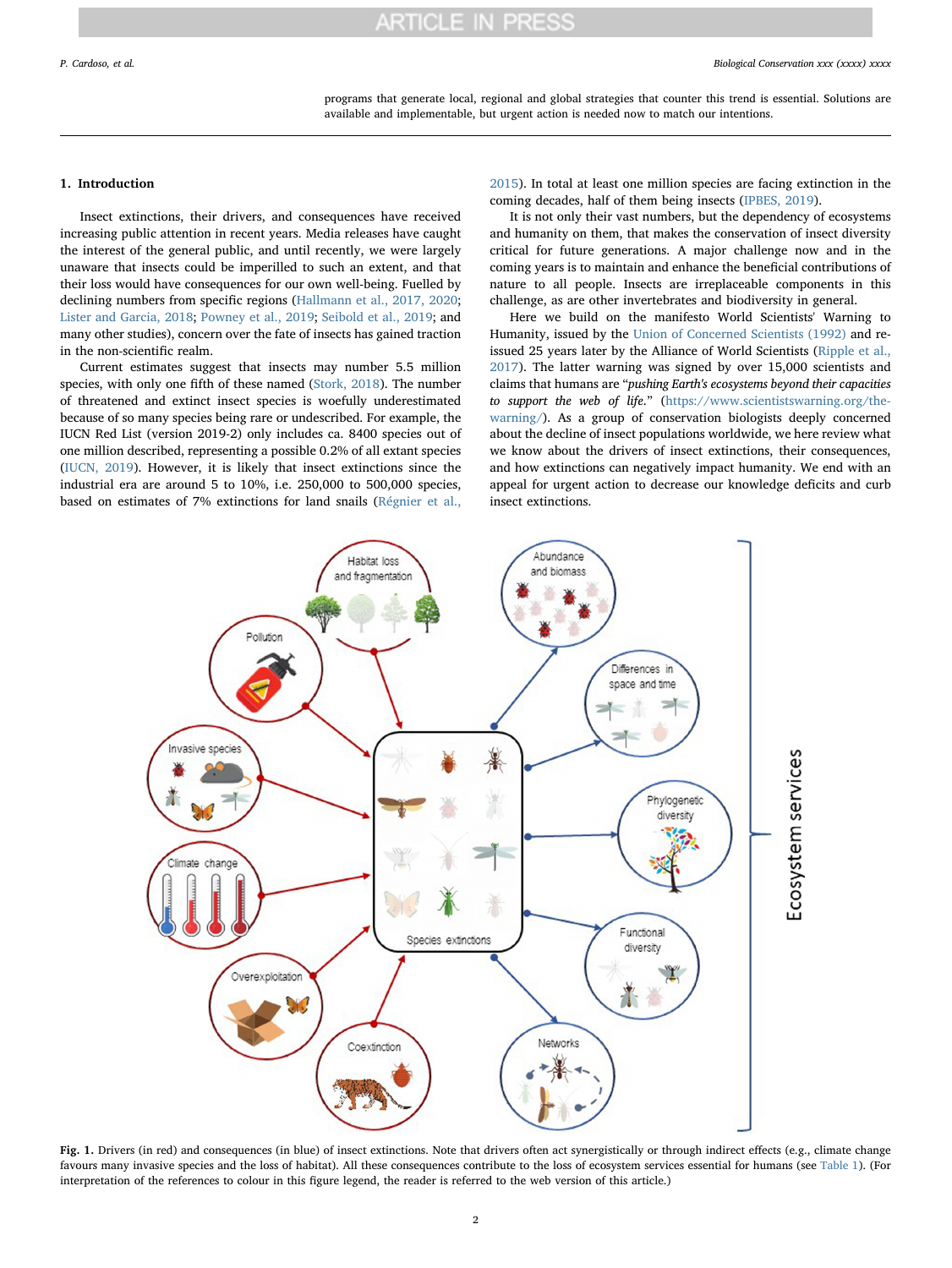#### 2. We are causing insect extinctions

Irrespective of the precise trends and their spatial distribution, human activity is responsible for almost all current insect population declines and extinctions. Yet, in order to act, we first need to identify and quantify the different ways we are acting upon them, recognizing that much is still to be understood, and more often than not, several factors contribute synergistically to decline or extinction ([Fig. 1](#page-1-0)).

## 2.1. Habitat loss and fragmentation

Habitat loss, degradation, and fragmentation are probably the most relevant threats to biodiversity [\(Foley et al., 2005;](#page-8-3) [Dirzo et al., 2014](#page-8-4); [Habel et al., 2019a](#page-8-5)). Globally, 50% of endemic species of plants and vertebrates are restricted to some 36 biodiversity hotspots covering just 2.5% of the Earth's surface ([Mittermeier et al., 2004](#page-9-4)) and arguably, these hotspots likely harbour similar percentages of endemic insect species [\(Stork and Habel, 2014\)](#page-10-3). Recent modelling suggests that agroeconomic pressure for land will reduce the currently very restricted natural intact vegetation by a further 50% by 2050 in one third of the world's hotspots [\(Habel et al., 2019b](#page-8-6)). Processes associated with deforestation, agricultural expansion, and urbanization are the proximate drivers of loss of natural or semi-natural habitats and their insect assemblages across the world [\(Brook et al., 2003;](#page-7-0) [Basset and Lamarre,](#page-7-1) [2019;](#page-7-1) [Habel et al., 2019c\)](#page-8-7). Mining is particularly relevant for subterranean species, which are often spatially restricted [\(Mammola et al.,](#page-9-5) [2019a\)](#page-9-5). Freshwater habitats additionally suffer from river flow regulation and damming ([Dudgeon et al., 2006](#page-8-8)). Increased siltation in rivers and streams from agricultural runoff [\(Wood and Armitage, 1997](#page-10-4); and references therein), as well as flow regulation, degrade habitats of typical stream dwelling insect larvae ([Jones et al., 2012\)](#page-8-9). There is also a significant loss of pond ecosystems largely due to agricultural land drainage and urban development (e.g., [Boothby and Hull, 1997](#page-7-2); [Wood](#page-11-0) [et al., 2003](#page-11-0)).

Habitat loss is often accompanied by habitat fragmentation, and both lead to decreasing connectivity [\(Fischer and Lindenmayer, 2007](#page-8-10); [Fletcher Jr. et al., 2018](#page-8-11)). However, depending on the mobility of the insect species and the degree of habitat fragmentation their relative importance varies. Insects with low mobility may survive in isolated populations (e.g., many flightless Orthoptera; [Poniatowski and](#page-9-6) [Fartmann, 2010](#page-9-6); [Poniatowski et al., 2018\)](#page-9-7). In contrast, many species with a higher mobility – such as butterflies – usually form metapopulations [\(Hanski, 1999\)](#page-8-12). They depend on a network of suitable habitat patches of sufficient size and in spatial proximity ([Eichel and Fartmann,](#page-8-13) [2008;](#page-8-13) [Stuhldreher and Fartmann, 2014](#page-10-5)). However, in less fragmented landscapes – even among metapopulation species – habitat connectivity usually plays a minor role for patch occupancy. Here habitat quality is the main driver of insect species occurrence ([Krämer et al., 2012](#page-9-8); [Poniatowski et al., 2018](#page-9-7); [Münsch et al., 2019](#page-9-9)). In these times of global warming, habitat connectivity becomes increasingly important for all insect survival. This is because insect range shifts in response to climate change are often constrained by insufficient habitat connectivity in fragmented landscapes ([Platts et al., 2019](#page-9-10)), and so lag behind the increase in temperature, even for mobile species ([Devictor et al., 2012](#page-8-14); [Termaat et al., 2019](#page-10-6)).

### 2.2. Pollution

Pesticides are key drivers of insect declines due to their intensive use, as well as inappropriate risk assessment regulations [\(Brühl and](#page-7-3) [Zaller, 2019\)](#page-7-3). Pesticides impact insect populations via direct toxicity and sub-lethal effects (mainly insecticides), and indirectly through habitat alteration (mainly herbicides). Bioaccumulation, due to chronic exposure and biomagnification along food chains, pose significant additional threats for insect populations [\(Hayes and Hansen, 2017\)](#page-8-15) that can have undetected harmful effects on insect physiology and

#### behaviour ([Desneux et al., 2007\)](#page-8-16).

Many fertilizers (including organic and mineral fertilizers) widely used in agriculture, can affect insect populations indirectly, via impacts on the composition or quality of plant resources, on structural habitat properties or causing soil acidification, and through eutrophication ([Fox, 2013;](#page-8-17) [Villalobos-Jiménez et al., 2016\)](#page-10-7). Effects of high-levels of fertilizer use can be positive for a few herbivorous insects in agroecosystems (e.g., aphids; [Kytö et al., 1996](#page-9-11)), but have negative effects on most insects ([Kurze et al., 2018](#page-9-12); [Habel et al., 2019a\)](#page-8-5). Also, the use of anthelmintic substances (e.g. Ivermectin) in livestock systems has a negative impact on the abundance and richness of insects associated with dung decomposition ([Verdú et al., 2018\)](#page-10-8).

Industrial pollution (including air pollution, chemicals from factories or mining operations, and heavy metals) also causes insect population declines [\(Zvereva and Kozlov, 2010\)](#page-11-1). Similar to pesticides, sub-lethal negative effects on individuals, and biomagnification along food chains, add further threats to insect populations ([Gall et al., 2015](#page-8-18)). Several economically important insect species (such as pollinators or natural enemies of pests) may be threatened by chronic exposure to pollutants (e.g., heavy metals), but community-wide effects are often not well understood [\(Skaldina and Sorvari, 2019](#page-10-9)). Freshwater invertebrates (including several insect taxa) are disproportionately affected by pollution, with over 41% of species on the IUCN Red List threatened by water pollution [\(Darwall et al., 2012](#page-8-19)). Industrial discharge, sewage, and agricultural and urban run-off as well as increased sediment deposition, all reduce freshwater habitat quality ([Jones et al.,](#page-8-9) [2012\)](#page-8-9).

Light and noise pollution are becoming increasingly pervasive globally ([Morley et al., 2014;](#page-9-13) [Gaston, 2018;](#page-8-20) [Owens and Lewis, 2018](#page-9-14)), and gaining a better understanding of these novel impacts is critical. Nocturnal insects are especially vulnerable to changes in natural light/ dark cycles. Light pollution interferes with insects that use natural light (from the moon or stars) as orientation cues for navigation and with communication of insects that use bioluminescent signals, such as fireflies. It desynchronizes activities triggered by natural light cycles, such as feeding and egg-laying, and causes temporal mismatches in mutualistic interactions [\(Owens and Lewis, 2018](#page-9-14)). Noise pollution greatly changes the acoustic landscape and interferes with acoustic communication of insects and their auditory surveillance of the environment, having significant fitness costs [\(Morley et al., 2014](#page-9-13)). Finally, the effects of electromagnetic pollution on insects and other life-forms, including humans, are still very badly understood and deserve further exploration ([Thielens et al., 2018\)](#page-10-10).

### 2.3. Invasive species

Invasive alien species (IAS) are anthropogenically introduced species to locations outside of their natural geographical range, which have a demonstrable environmental, ecological, or socio-economic effect ([Turbelin et al., 2017](#page-10-11)). Impacts may be direct (e.g., through predation, competition, or disease vectoring) and/or indirect (e.g., through trophic cascades, co-extinction of herbivore or parasitoid hosts). Species introductions may ultimately lead to local loss of native insects, with those exhibiting narrow geographic distributions or specialist feeding habits being most vulnerable [\(Wagner and Van Driesche, 2010\)](#page-10-12).

Direct competition by non-native species can drive local populations towards extinction [\(Williamson and Gri](#page-10-13)ffiths, 1996; [Sala et al., 2000](#page-10-14); [Havel et al., 2015](#page-8-21)). The degree of ecological overlap with the invasive ladybird, Harmonia axyridis Pallas, 1773, was a main predictor for local extinctions of endemic ladybird fauna in Britain [\(Comont et al., 2014](#page-8-22)). Invasive ants (e.g. the Argentine ant, Linepithema humile Mayr, 1868) are perhaps the best example of IAS that challenge native insect fauna. Due to their large numbers and generalist predatory behaviour, many invasive ant species are primary threats to native insects (see [Wagner](#page-10-12) [and Van Driesche, 2010](#page-10-12)). The invasive amphipod Dikerogammarus villosus (Sowinsky, 1894) kills significantly greater numbers of aquatic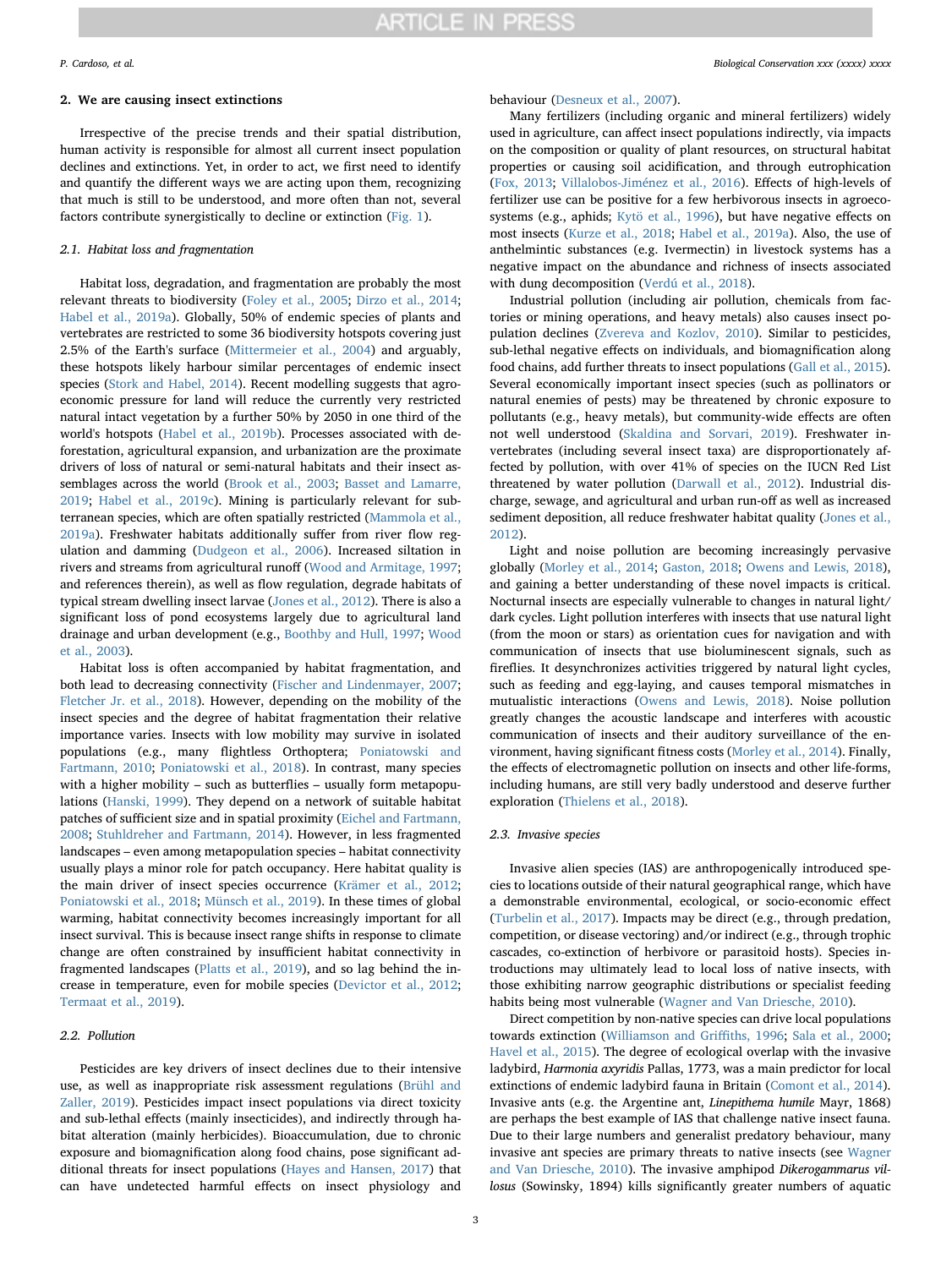invertebrates than native amphipods, reducing invertebrate diversity and displacing native amphipod species [\(Dick et al., 2002](#page-8-23); [Rewicz et al.,](#page-9-15) [2014\)](#page-9-15).

The high biomass and dense structure of invasive plants often has a major impact on insect communities ([Strayer, 2010\)](#page-10-15). The monotypic nature of invasive plants reduces the quantity and/or quality of food, and leads to declines in essential resources for many insects ([Severns](#page-10-16) [and Warren, 2008](#page-10-16); [Preston et al., 2012](#page-9-16); [Havel et al., 2015](#page-8-21)). Additionally, invasive plants can change matrix composition, adversely affecting insect host-parasitoid relationships [\(Cronin and Haynes,](#page-8-24) [2004\)](#page-8-24). Invasive plants may also provide eco-evolutionary traps for native insects. Once an invader has outcompeted and displaced native hosts, it may act as a host that results in poor larval development, or increased larval mortality [\(Sunny et al., 2015\)](#page-10-17), leading to insect population decline.

Invasive pathogens can also lead to native insect extinctions. European strains of the fungal pathogen, Nosema bombi, are thought to have resulted in the widespread collapse of North American bumblebees [\(Cameron and Sadd, 2020\)](#page-7-4). Furthermore, the introduced bumblebee Bombus terrestris L., 1758 has caused the disappearance of the Patagonian bumblebee, B. dahlbomii Guérin-Méneville, 1835, across much of its native range, either due to direct competition or the introduction of pathogens to which the native species have no defences ([Cameron and Sadd, 2020\)](#page-7-4).

#### 2.4. Climate change

Climate change poses threats to insects and the ecosystems they depend on, whether terrestrial [\(Burrows et al., 2011\)](#page-7-5), freshwater ([Woodward et al., 2010\)](#page-11-2) or subterranean ([Mammola et al., 2019b](#page-9-17)). The complexity of global climate change goes far beyond simply global temperature increase ([Walther et al., 2002;](#page-10-18) [Ripple et al., 2019](#page-9-18)). It also leads to a variety of multifaceted ecological responses to environmental changes, including shifts in species distribution ranges [\(Chen et al.,](#page-7-6) [2011\)](#page-7-6), phenological displacements [\(Forrest, 2016](#page-8-25)), novel interactions among previously isolated species [\(Krosby et al., 2015\)](#page-9-19), extinctions ([Dirzo et al., 2014\)](#page-8-4), and other unpredictable cascading effects at different levels of ecosystem organisation ([Peñuelas et al., 2013\)](#page-9-20). Changes in species phenology, distributions, reduction in body size, assemblage structure, and desynchronization of species-specific interactions are all linked to climate change (Scheff[ers et al., 2016\)](#page-10-19). For example, some British butterflies are emerging earlier than previously recorded, and in some cases, before their nectar plants have flowered ([Roy and Sparks,](#page-9-21) [2000\)](#page-9-21). In addition, changes in functional feeding group diversity can be associated with changes in trophic interactions in food webs ([Jourdan](#page-8-26) [et al., 2018](#page-8-26)).

Aquatic insects are disproportionately affected by climate change, due to the synergistic negative effects on freshwater ecosystems overall ([Reid et al., 2019](#page-9-22)), and these insects having limited dispersal capacity, as well as them confronting barriers to their dispersal, particularly at higher elevations ([Bush et al., 2013\)](#page-7-7). There is a need for the development and implementation of bioindicators, and dragonflies are emerging as taxonomic champions for aquatic ecosystems ([Chovanec et al.,](#page-7-8) [2015;](#page-7-8) [Dutra and De Marco, 2015;](#page-8-27) [Valente-Neto et al., 2016](#page-10-20); [Vorster](#page-10-21) [et al., 2020](#page-10-21)). [Bush et al. \(2013\)](#page-7-7) dubbed dragonflies as 'climate canaries', with dragonfly species assemblages being three times more sensitive to climate variables than macroinvertebrate assemblages at family level. While there is evidence that water quality improvements have offset recent climatic debt for stream macroinvertebrates ([Vaughan and Gotelli, 2019\)](#page-10-22), this continued mitigation is not likely to reverse or even halt trends in aquatic insect species declines.

#### 2.5. Overexploitation

Though rarely considered, overexploitation may play a role in insect decline for many groups. It primarily threatens free-living insects and includes unsustainable harvesting for use as pets and decoration (as souvenirs and jewels), or as food resources and traditional medicine. Various insects are kept as pets, but they are especially popular in Japan, where there are many illegally traded insects [\(Actman, 2019](#page-7-9)). Ants maintained in commercial farms are probably the most common pet insect in USA, but field crickets, praying mantids, antlions, caterpillars, and mealworms are also reported worldwide as household pets ([Smithsonian, 2019](#page-10-23)).

Ornamental insects as preserved decorations are also numerous, particularly regarding Lepidoptera and Coleoptera. Coloured wings and elytra are used in jewellery, embroidery, and pottery [\(Prasad, 2007](#page-9-23); [Lokeshwari and Shantibala, 2010\)](#page-9-24). In regions where market demand is high, ornamental insects are frequently imported in large numbers ([Kameoka and Kiyono, 2003\)](#page-8-28), which fuels an illegal export industry in areas where high-demand insects occur naturally [\(Kameoka and](#page-8-28) [Kiyono, 2003;](#page-8-28) [New, 2005](#page-9-25)). Unsurprisingly, this demand for ornamental insects has driven declines of sought-after species [\(Tournant et al.,](#page-10-24) [2012;](#page-10-24) [Huang, 2014](#page-8-29)).

Entomophagy is another driver of overexploitation ([Morris, 2004](#page-9-26); [Schabel, 2006\)](#page-10-25). A worldwide inventory listed 2111 edible insect species ([Jongema, 2017\)](#page-8-30), with number of collected individuals often exceeding regeneration capacity ([Cerritos,](#page-7-10) 2009). Wild populations are threatened because collection practices became less selective and sustainable ([Illgner and Nel, 2000;](#page-8-31) [Latham, 2003](#page-9-27); [Ramos-Elorduy, 2006\)](#page-9-28), due to the dissipation of indigenous knowledge, which often includes the sustainable use of edible insects and their habitat ([Kenis et al., 2006](#page-8-32)). In many subsistence societies, insects provide protein supplements and can constitute nearly a third of total protein intake during periods of meat protein shortage ([Dufour, 1987](#page-8-33)).

The overexploitation of insects as alternative medicine also poses a risk. Demand for the hundreds of insect species that are used in such practices is reportedly threatening insect biodiversity ([Feng et al.,](#page-8-34) [2009\)](#page-8-34). The commercial value of products based on medicinal insects comprises about US\$100 million per year [\(Themis, 1997\)](#page-10-26).

#### 2.6. Co-extinction

Specialisation has led to many insects becoming co-dependent, and therefore, vulnerable to co-extinction [\(Dunn, 2005;](#page-8-35) [Dunn et al., 2009](#page-8-36)). Among these, numerous insect lineages have diversified with vertebrates, either as parasites, epizoic mutualists, or commensal coprophages. At least 5000 louse (Phthiraptera) species have been described, of which most (~4000) use avian hosts [\(Price et al., 2003](#page-9-29); [Smith et al.,](#page-10-27) [2011\)](#page-10-27). About 2500 flea species are recognised [\(Whiting et al., 2008\)](#page-10-28) and > 6000 species of dung beetles are named ([Schoolmeesters, 2019](#page-10-29)). Numerous insect lineages have also diversified with invertebrate hosts. Insects of the order Strepsiptera (twisted-wing insects) are obligate parasites of other insects, and > 600 species have been described, though they are dwarfed by the parasitic wasps, which are estimated to include as many as 350,000 species ([Gaston, 1991](#page-8-37)). Insects co-dependent on plants are also extremely species rich, with gall-inducing insects alone comprising as many as 211,000 species [\(Espírito-Santo and](#page-8-38) [Fernandes, 2007\)](#page-8-38). Similarly, mycophagous insects are extremely diverse and often co-dependent on a few fungal hosts [\(Wertheim et al.,](#page-10-30) [2000\)](#page-10-30).

Co-dependent insects are greatly at risk of extinction through their specialised ecologies ([Dunn, 2005;](#page-8-35) [Dunn et al., 2009](#page-8-36)), even though examples of co-extinctions are rare [\(Colwell et al., 2012](#page-8-39)). Models suggest that co-extinction events should be far more common (especially among plant-dependent beetles and bird lice) than present records suggest ([Koh et al., 2004a\)](#page-9-30). This is either because of co-extinction events are poorly recorded, or due to unrecognised network resilience owing to the ability of co-dependent insects being able to use many more species than previously assumed [\(Colwell et al., 2012](#page-8-39)).

In the case of co-dependent insects, trophic cascades can be particularly relevant [\(Strona and Bradshaw, 2018](#page-10-31)). Host species are lost due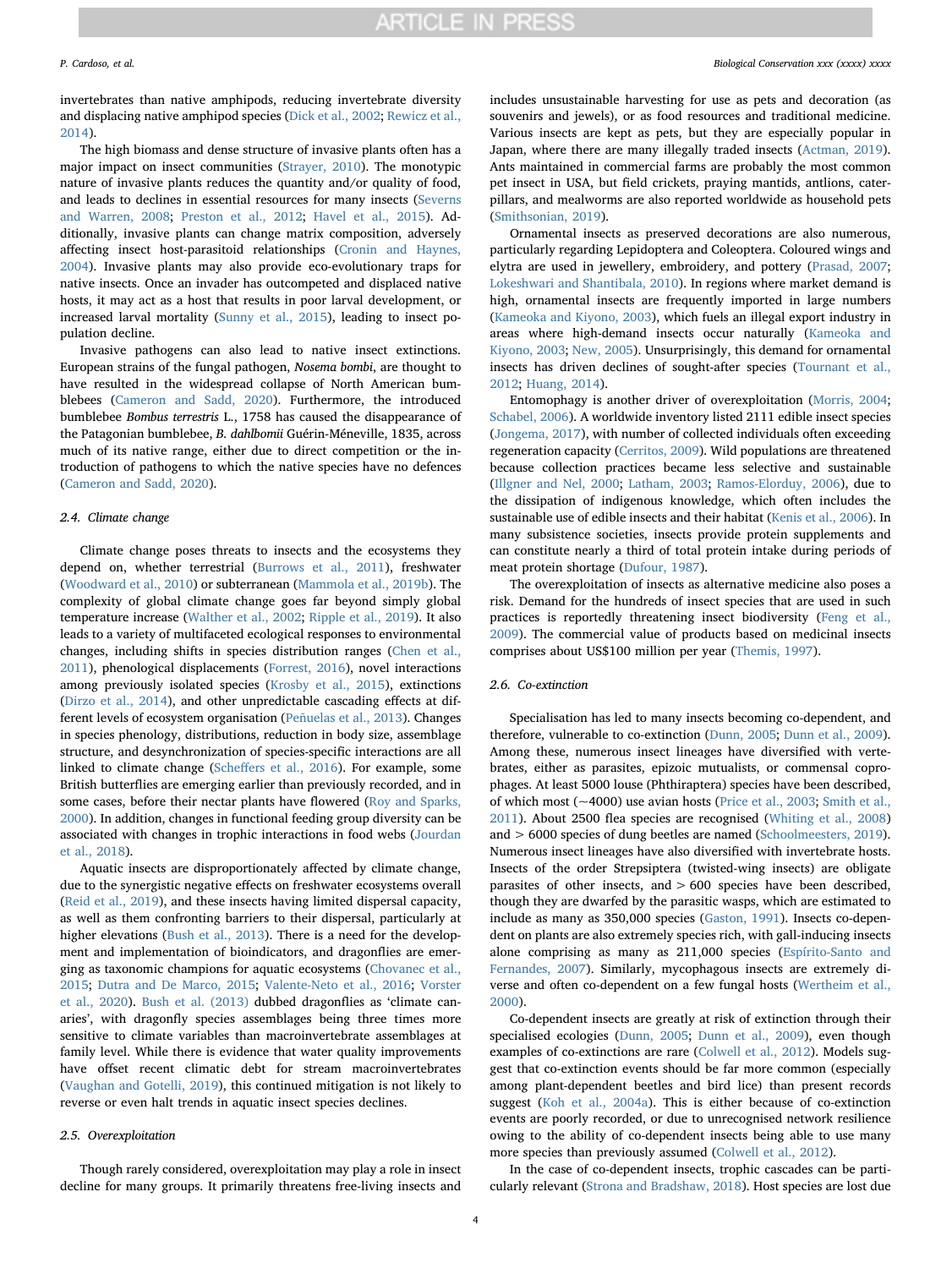to habitat loss, as has been shown in Lepidoptera-host plant systems ([Pearse and Altermatt, 2013\)](#page-9-31). A historical example of indirect effects of invasive species is the co-extinction of Christmas Island flea (Xenopsylla nesiotes Jordan & Rothschild, 1909), resulting from loss of the Christmas Island rat (Rattus macleari Thomas, 1887) due to the introduced black rat (Rattus rattus L., 1758) [\(Kwak, 2018](#page-9-32)). There is evidence that decline of mammals due to synergistic causes (climate change, habitat destruction, hunting, etc.) lead to a pervasive co-decline of dung beetles at continental scales ([Bogoni et al., 2019\)](#page-7-11). The overexploitation of birds by the pet trade also threatens their dependent insects [\(Eaton et al.,](#page-8-40) [2015\)](#page-8-40).

#### 3. We lose much more than species

All species, including insects, are valuable as unique combinations of evolutionary events, have innate value, and so require care and conservation. Yet, as George Orwell put it in Animal Farm, "All animals are equal, but some animals are more equal than others.", with invertebrates being largely neglected in conservation efforts worldwide ([Cardoso et al., 2011\)](#page-7-12), the so-called "institutional vertebratism" ([Leather, 2013](#page-9-33)). There is no reason why an insect species deserves much less attention than a bird or mammal species. However, the importance of insect population declines and consequent extinctions goes way beyond loss of species and their intrinsic value.

Each species represents individuals, biomass, and functions being lost, and therefore not available for other living beings. Each species contributes a unique piece to a complex living tapestry that changes in space and time. Each species represents an unrepeatable part of the history of life. In turn, each species also interacts with others and their environment in distinctive ways, weaving a complex network that sustains other species, including us [\(Fig. 1](#page-1-0)).

## 3.1. Abundance and biomass

[Hallmann et al. \(2017\)](#page-8-0) documented a loss of biomass of flying insects of about 75% over 30 years. This negative trend occurred in nature reserves in Germany. These results are a warning and stimulated an intense debate on the insect crisis. Also, in other parts of Germany, declining abundances and biomass for a broader set of arthropods have been recorded ([Seibold et al., 2019\)](#page-10-0). Similar trends have been recorded for other parts of Europe. Large declines in abundance have also occurred among UK butterflies and moths ([Conrad et al., 2004, 2006](#page-8-41); [Thomas et al., 2004](#page-10-32); [Shortall et al., 2009](#page-10-33); [Fox, 2013;](#page-8-17) [Knowler et al.,](#page-9-34) [2016;](#page-9-34) [Storkey et al., 2016](#page-10-34)), dragonflies ([Clausnitzer et al., 2009\)](#page-7-13) and carabid beetles [\(Brooks et al., 2012](#page-7-14)) in recent years. Negative trends are not restricted to Europe, but also occur in other parts of the world ([Wagner, 2019\)](#page-10-35). A global meta-analysis of insect abundances revealed a 45% decline across two-thirds of the taxa evaluated ([Dirzo et al., 2014](#page-8-4)). Yet, the specific trend and strength of the decline or eventual increase is not universal and changes according to taxon and region [\(Macgregor](#page-9-35) [et al., 2019](#page-9-35)).

Declines in insect abundance and biomass always precede species extinctions, as this is a continuous, not binary, process. Although critically dependent on the ecological role of the species, numerical loss in abundance, and by extension, biomass, reflect impairment of ecological function and provisioning of ecosystem services. For example, biomass is a measurement of the amount of energy flowing through trophic levels that insects represent. In turn, reduced abundance and biomass affects ecosystem functionality and resilience, food web structure, and species interactions, such as plant-pollinators, population persistence, and many ecosystem services ([Biesmeijer et al., 2006;](#page-7-15) [Losey and](#page-9-36) [Vaughan, 2006\)](#page-9-36).

These studies highlight numerical declines in abundance and biomass at the landscape level, but also inform us that declines are not restricted to rare and endangered species only, but are also present for more abundant species ([Habel and Schmitt, 2018](#page-8-42); [Hallmann et al.,](#page-8-43)

[2020\)](#page-8-43). While insect conservation often target charismatic, rare, or threatened species, the temporal and spatial trends of common and widespread species are often overlooked [\(Gaston, 2011\)](#page-8-44). Numerical declines of common and widespread species impact the functioning of ecosystems more severely. As such, safeguarding ecosystem function may be suffering un-noticed, highlighting the need for insect monitoring and conservation beyond rare and threatened species.

### 3.2. Differences in space and time

Insects and most arthropods are relatively small organisms that often occupy small microhabitats. As we move horizontally across a seemingly homogenous patch, small features, such as dead wood, rocks, or even a single tree can alter conditions, leading to replacement of species and allowing higher richness to persist within the larger patch ([Barton et al., 2009;](#page-7-16) [Stagoll et al., 2012;](#page-10-36) [Crous et al., 2013\)](#page-8-45). Insects also partition themselves vertically, i.e. in a forest, we find soil, ground active, undergrowth, sub-canopy, and canopy species, all of which contribute to the hyper-diversity found in, for example, tropical rainforests [\(Stork et al., 2016\)](#page-10-37). This way, insect assemblages tend to be composed of few very common and many rare species [\(Pachepsky et al.,](#page-9-37) [2001;](#page-9-37) [McGill et al., 2007](#page-9-38)), leading to high levels of beta-diversity. Such high levels of species turnover can be difficult to monitor, as research tends to describe overall arthropod richness and compositional changes driven by the common species. Given their nature, it is much harder to quantify how rare species are responding to anthropogenic pressures ([van Schalkwyk et al., 2019](#page-10-38)).

Processes that homogenise natural systems decrease beta-diversity by removing rare species from the system. These pressures not only remove native species, but also simplify the system, reducing the diversity of resources and biological interactions. Furthermore, they allow secondary invasions from ecologically dominant alien invasive insects that outcompete or simply feed on the native fauna [\(Silverman](#page-10-39) [and Brightwell, 2008;](#page-10-39) [Roy et al., 2016](#page-9-39); see section on invasive species). The edges of transformed areas, including linear structures such as roads, show large edge effects on beta-diversity. This suggests that the presence of dominant species, either native or alien, reduce niche space by outcompeting and effectively replacing rare species ([Swart et al.,](#page-10-40) [2019\)](#page-10-40).

Insects do not just partition themselves across space, but also time. Tropical rainforest cicadas and bush-crickets call during different times of the day and night or at different frequencies to avoid overlap ([Schmidt and Balakrishnan, 2015\)](#page-10-41). At the other extreme are the periodic cicadas, which only emerge as adults every 13 or 17 years (prime numbers to avoid frequent overlap). One of the major concerns with global climate change is how warmer temperatures might be interfering with arthropod phenology. For example, a population of the 17-year cicada emerged after just 13 years in 2017 [\(Sheikh, 2017\)](#page-10-42), which is most likely due to the alteration of host tree cycles [\(Karban et al.,](#page-8-46) [2000\)](#page-8-46).

### 3.3. Phylogenetic diversity

Phylogenetic diversity takes the evolutionary relationships between taxa into account and reflects the evolutionary history of each species. Communities with identical taxonomic diversity may differ widely with respect to their evolutionary past, depending on the time of divergence of species from their nearest common ancestor ([Webb et al., 2002](#page-10-43); [Graham and Fine, 2008\)](#page-8-47). Studying the effects of species extinction on the phylogenetic tree of life is therefore imperative and provides a complementary view to the loss of taxon diversity.

Insects constitute a major branch of the tree of life, representing ca. 480 million years of evolution [\(Misof et al., 2014](#page-9-40)). Preserving this phylogenetic diversity is crucial to protect the evolutionary trajectories of the most successful taxonomic group on our planet. Understanding the phylogenetic relationships among and within species is crucial to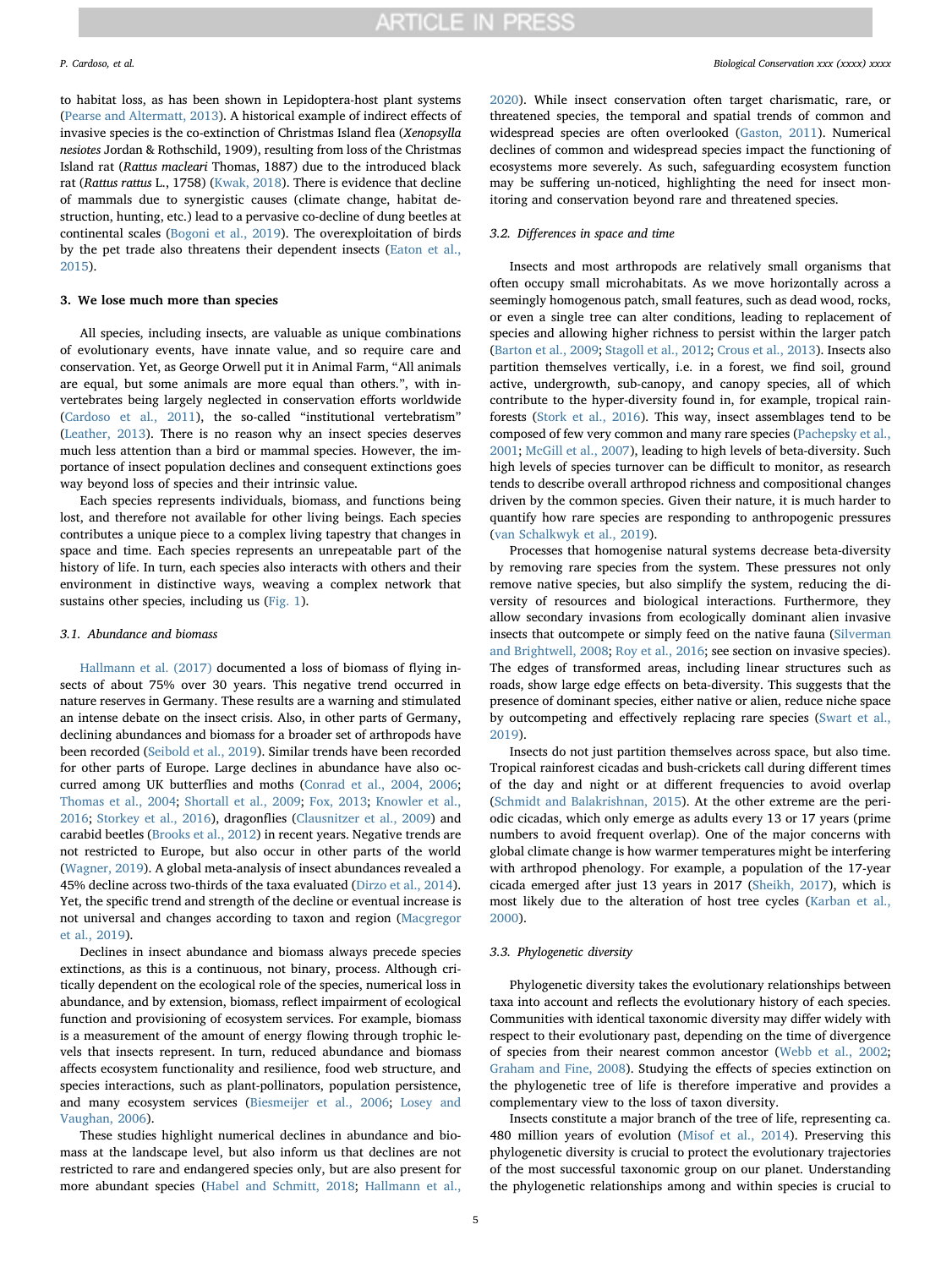avoid detrimental decisions in conservation management, such as neglecting populations with unique evolutionary histories (e.g., [Price](#page-9-41) [et al., 2007\)](#page-9-41), (re-)introducing non-native species or mis-adapted evolutionary lineages [\(Moritz, 1999\)](#page-9-42), or outbreeding depression in captive breeding projects ([Witzenberger and Hochkirch, 2011\)](#page-10-44).

Insects comprise many unique evolutionary lineages with some old relict groups, such as the Zoraptera, Mantophasmatodea, Mecoptera, or Grylloblattodea. Among the latter, the Kosu Rock Crawler (Galloisiana kosuensis Namkung, 1974) is listed as Critically Endangered on the IUCN Red List of Threatened Species [\(Chung et al., 2018\)](#page-7-17). This species is only known from a single cave, whose temperature has risen by  $>$ 3 °C from increased tourism, reaching 1400 visitors per day. Another example is the Mauritian endemic grasshopper species Pyrgacris relictus Descamps, 1968, which belongs to a distinct family (Pyrgacrididae) with only two species. This species, which only feeds on an endemic palm species is Critically Endangered, and only known from a single locality, imperilled by construction of a golf course ([Hugel, 2014](#page-8-48)). Loss of such distinct evolutionary branches of the tree of life is irreversible and leads to the loss of unique genetic diversity.

### 3.4. Functional diversity

Functional diversity quantifies the components of biodiversity that influence how an ecosystem operates or functions [\(Tilman et al., 2001\)](#page-10-45) and reflects the amount of biological functions or traits displayed by species in given communities. Communities with completely different species composition may be characterized by low variation in functional traits, with phylogenetically unrelated species replacing others with similar functional roles ([Villéger et al., 2012](#page-10-46)). The functional diversity and role of insects in maintaining ecological processes are issues of immense interest, and are particularly relevant to landscapes undergoing anthropogenic change and biodiversity loss ([Ng et al., 2018](#page-9-43)). This is because functional diversity provides a direct link between biodiversity and ecosystem processes. Moreover, loss of particular traits can result in changes to key ecological processes promoted by insects, such as pollination [\(Saunders, 2018\)](#page-10-47) and decomposition ([Barton and](#page-7-18) [Evans, 2017](#page-7-18)).

#### <span id="page-5-0"></span>Table 1

Ecosystem services provided by insects. (Adapted from [Samways, 2019\)](#page-10-52)

Threatened species are not a random subset of all the species. Threatened species tend to share biological traits that influence their extinction risk ([Chichorro et al., 2019](#page-7-19)). In general, specialists in either habitat type or feeding regime, very small or very large species, and poor dispersers, are at highest risk. The decline of both habitat and resource specialist species has been documented for bees, beetles, butterflies, dragonflies, and moths (e.g., [Kotze and O'Hara, 2003;](#page-9-44) [Koh](#page-9-45) [et al., 2004b;](#page-9-45) [Bartomeus et al., 2013\)](#page-7-20). Species with narrower habitat requirements have less ability to escape from multiple pressures. The resource specialists depend not only on their effective population size, but also on the availability of their resources. When organisms are dependent on only one resource type, co-extinctions might also be more likely to occur.

Demise of both large and the very small species occurs among vertebrates (e.g., [Ripple et al., 2017](#page-9-3)). There are two main reasons explaining the demise of large species: 1) they usually require more resources and therefore exist at lower population densities than smaller species, which in turn increases the risk of local extinction due to unpredictable events; 2) they usually have traits related to slower life cycles and therefore respond slower to environmental change. On the other hand, smaller species often decline in greater proportions than larger ones, due to their lower competitive ability ([Powney et al.,](#page-9-46) [2015\)](#page-9-46). However, small insects can be sensitive to fragmentation ([Basset](#page-7-21) [et al., 2015\)](#page-7-21) and habitat loss [\(Jauker et al., 2013](#page-8-49)) due to poor dispersal ability.

#### 3.5. Ecological networks

Insects are crucial in structuring and maintaining communities, forming intricate networks that can influence species' coevolution ([Guimarães Jr. et al., 2017](#page-8-50)), coexistence ([Bastolla et al., 2009\)](#page-7-22), and community stability [\(Thébault and Fontaine, 2010;](#page-10-48) [Rohr et al., 2014](#page-9-47)). Insect extinctions not only reduce species diversity, but also simplify networks, and we may be losing interactions at a higher rate than species [\(Tylianakis et al., 2008](#page-10-49); [Valiente-Banuet et al., 2015\)](#page-10-50). The implications of these changes will depend on the role a species plays in the network ([Bascompte and Stou](#page-7-23)ffer, 2009; [Tylianakis et al., 2010](#page-10-51)). The

| Type of service |                       | Area                | Provision                               |
|-----------------|-----------------------|---------------------|-----------------------------------------|
| Commercial      | Provisioning services | Medicine            | New treatments                          |
|                 |                       | Engineering         | <b>Biomimetics</b>                      |
|                 |                       | Monitoring          | Monitoring of habitat quality           |
|                 |                       | Genetic resources   | New chemicals                           |
|                 |                       | Ornaments           | Insect houses and deadstock             |
|                 |                       | Biocontrol          | Biocontrol agents                       |
|                 |                       | Production          | Food and fibre                          |
| Non-commercial  | Regulating services   | Climate             | Climate regulation                      |
|                 |                       | Disease control     | Burial of dung or carcasses             |
|                 |                       | Erosion             | Limiting erosion                        |
|                 |                       | Invasion resistance | Controlling invasive species            |
|                 |                       | Herbivory           | Nutrient cycling                        |
|                 |                       | Natural hazards     | Protection from hazards                 |
|                 |                       | Pollination         | Reproduction of flowering plants        |
|                 |                       | Plant dispersal     | Seed dispersal of plants                |
|                 |                       | Water flow          | Regulating water movement               |
|                 |                       | Water treatment     | Purification by larvae                  |
|                 | Supporting services   | Nutrient cycling    | Through saprophagy/coprophagy           |
|                 |                       | Oxygen production   | Through interaction with plants         |
|                 |                       | Habitat creation    | Building mounts, nests, and others      |
|                 |                       | Soil formation      | Breakdown of plants, dung and carcasses |
|                 | Cultural services     | Cultural heritage   | Arts, myths, and stories                |
|                 |                       | Education           | Connecting with nature                  |
|                 |                       | Knowledge systems   | Models for scientific research          |
|                 |                       | Recreation          | Nature tourism                          |
|                 |                       | Sense of place      | Endemic species                         |
|                 |                       | Spiritual values    | Views on nature                         |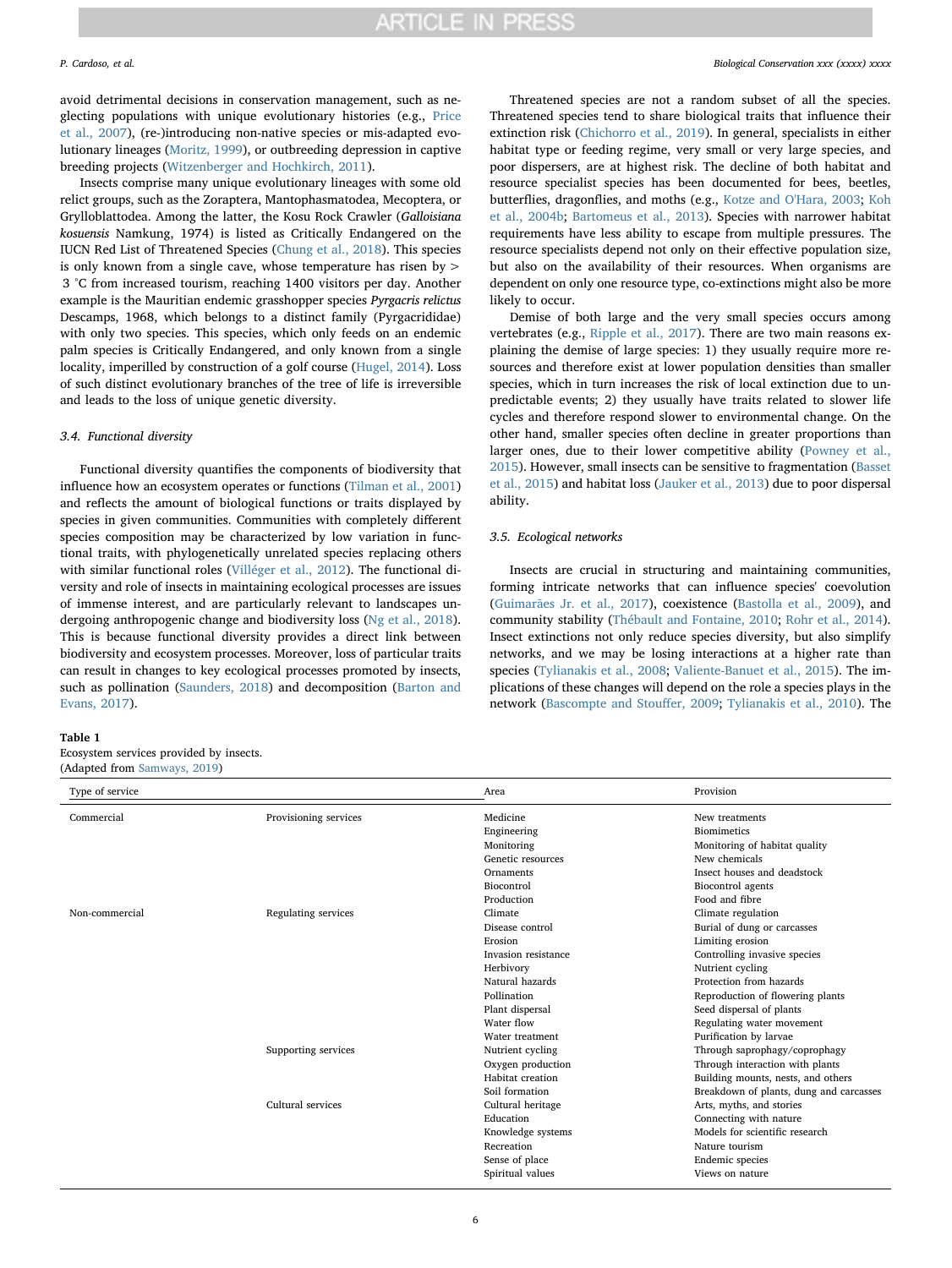more a species shapes a network, the more the architecture will change if it goes extinct. Furthermore, species conferring network structure are most at risk of going extinct [\(Saavedra et al., 2011\)](#page-10-53). Thus, we should aim to preserve both species and their interactions ([Tylianakis et al.,](#page-10-51) [2010\)](#page-10-51).

In mutualistic networks, plants and insects weave nested relations ([Bascompte et al., 2003](#page-7-24)). This leads to specialists interacting with subsets of generalist interaction partners. Nested networks tend to mitigate random extinctions or the loss of specialists ([Memmott et al.,](#page-9-48) [2004\)](#page-9-48). In this case, when species are lost, the structure remains. In contrast, the extinction of generalists erodes the nested architecture. In this case, the loss of focal species makes the system more prone to coextinction cascades ([Dunne et al., 2002\)](#page-8-51).

In antagonistic networks, species form intertwined subgroups, where inter-module interactions are rare [\(Olesen et al., 2007](#page-9-49)). Connectors and network hubs are important contributors to the modular structure, with beetles, flies, and small bees being the most common connectors ([Olesen et al., 2007\)](#page-9-49). Alarmingly, some of these hub species are currently at risk of extinction [\(Sirois-Delisle and Kerr, 2018](#page-10-54)). They not only benefit interaction partners, but also give cohesion to the entire community. Their disappearance may result in the fragmentation of networks into isolated modules ([Bascompte and Stou](#page-7-23)ffer, 2009; [Tylianakis et al., 2010\)](#page-10-51). This endangers communities by making them more susceptible to perturbations ([Olesen et al., 2007\)](#page-9-49).

Interactions drive the coevolution of plants and insects [\(Bronstein](#page-7-25) [et al., 2006](#page-7-25)). They can result in remarkable trait complementarity, as in the case of pollination or ant protection of plants ([Bronstein et al.,](#page-7-25) [2006\)](#page-7-25). Yet, in complex networks, indirect effects steer the evolution of traits ([Guimarães Jr. et al., 2017](#page-8-50)). In species-rich networks, all members influence how traits evolve in the community. This means that extinctions will affect direct partners, and can reduce community-wide trait integration. This could incapacitate entire communities from responding to environmental change.

#### 4. We depend on insects

Insects contribute to the four main types of ecosystem services defined by the [Millennium Ecosystem Assessment \(2003\):](#page-9-50) i) provisioning services, ii) supporting services, iii) regulating services, and iv) cultural services ([Noriega et al., 2018](#page-9-51); [Table 1\)](#page-5-0). This animal group contributes to the structure, fertility, and spatial dynamics of soil, and they are a crucial element for maintaining biodiversity and food webs ([Schowalter](#page-10-55) [et al., 2018](#page-10-55)). A large number of insects provide medical or industrial products (Ratcliff[e et al., 2011](#page-9-52)), and globally, > 2000 insect species are consumed as food. Also, in agroecosystems, insects perform many different functions, such as pollination, nutrient and energy cycling, pest suppression, seed dispersal, and decomposition of organic matter, feces, and carrion [\(Schowalter et al., 2018\)](#page-10-55). Today, the agricultural sector already actively uses insect antagonists of pests (classical and augmentative biological control) or establishes habitat management practices to promote insects as natural enemies of pests. In this context, as a clear consequence, insect declines can negatively affect the maintenance of food supply and put at risk human well-being.

All described services translate to monetary value. In an initial approach, [Costanza et al. \(1997\)](#page-8-52) estimated a global value of ecosystem services at US\$33 trillion annually. Later, ecosystem services provided by insects were estimated to have a value of \$57 billion per year in the United States alone ([Losey and Vaughan, 2006\)](#page-9-36), and insect pollination may have an economic value of \$235–577 billion per year worldwide ([IPBES, 2016\)](#page-8-53). Additionally, the annual contribution of ecosystem services provided by dung beetles to the cattle industry can reach \$380 million in the USA [\(Losey and Vaughan, 2006\)](#page-9-36) and £367 million in the UK [\(Beynon et al., 2015\)](#page-7-26).

However, there is little knowledge on the functional roles that insects play in many ecosystems, with their values likely greatly underestimated. Absence of detailed information is related to lack of

manipulative controlled experiments for several services ([Noriega et al.,](#page-9-51) [2018\)](#page-9-51). Also, the few comprehensive studies available are focused on a few iconic groups or functions, such as bees and pollination (e.g., [Brittain et al., 2010](#page-7-27)), ground beetles and pest control (e.g., [Roubinet](#page-9-53) [et al., 2017\)](#page-9-53), dung beetles and decomposition (e.g., Griffi[ths et al.,](#page-8-54) [2016\)](#page-8-54), or aquatic insects and energy flow (e.g., [Macadam and Stockan,](#page-9-54) [2015\)](#page-9-54). This critical shortfall must be addressed to conserve insect diversity for our own survival.

## 5. We need immediate action

The current extinction crisis is deeply worrisome. Yet, what we know is only the tip of the iceberg. We provide here numerous examples of the loss of species diversity and abundance, and their consequences, but these are some of the few well-documented examples. Most insect species are undescribed (possibly as many as 80%; [Stork, 2018](#page-10-1)), and even for most of those with names we have no distributional or population trend data to record ongoing extinctions. Edward O. [Wilson](#page-10-56) [\(1992\)](#page-10-56) called for a Linnean Renaissance to fully document and appreciate what is out there, and where, especially as many insect species are going extinct even before being described (Centinelan extinctions).

Despite the known threats and consequences of insect extinction, decision-makers and civil society are only now becoming aware of the scale of the problem. Conservation efforts have largely been focused on charismatic megafauna, especially birds and mammals, with little thought on ecosystem connectivity ([Cardoso et al., 2011](#page-7-12); [Donaldson](#page-8-55) [et al., 2016;](#page-8-55) [Mammides, 2019](#page-9-55)). Even within insects, some taxa have been favoured, such as butterflies and, more recently, pollinators. Legislation and agreements in the US (Endangered Species Act) and Europe (Habitats Directive) clearly reflect such biases [\(Cardoso, 2012](#page-7-28); [Leandro et al., 2017\)](#page-9-56). Partly to blame for these biases is a lack of capacity and data, which, in the view of policymakers, leads to a lack of funding, which in turn, feeds back into lack of capacity and data, in a continuous cycle.

Existing data on insect population trends and drivers have several problems [\(Cardoso and Leather, 2019](#page-7-29)), yet it is possible to minimize them by taking advantage of multiple datasets. Published data from scientific papers or grey literature, online sources, such as the Predicts or Biotime databases, primary data from museum collections, as well as multiple citizen science projects could be collated to better understand richness, abundance, and composition data on insects across space and time. Knowledge gaps in space, habitat types, phylogeny, function, and time could then be identified, and additional efforts made to embrace them. Finally, any changes can really only be fully understood when possible drivers are considered. Given the heterogeneity of data sources, available predictor variables may vary across regions. Nevertheless, data on predictor values for the six main extinction drivers are often available at global (e.g., Forest Watch; [Hansen et al., 2013](#page-8-56)) or at least regional levels.

Given the multiple dimensions of insect diversity loss, any research, monitoring and conservation initiative must minimize the phylogenetic, functional, habitat, spatial, and temporal biases. Recently, [Cardoso and](#page-7-29) [Leather \(2019\)](#page-7-29) proposed the development and global adoption of a standardized and optimized scheme that would allow comparisons across space and time with minimum investment per gain unit [\(Cardoso](#page-7-30) [et al., 2016](#page-7-30)). However, while a monitoring scheme is running, we know enough to act immediately ([Harvey et al., 2020\)](#page-8-57).

Solutions include the removal of the root causes of the problem, the indirect drivers, as essential components of a transformative change of our economy and society ([IPBES, 2019\)](#page-8-2). Many solutions are now available to support insect populations at sustainable levels, especially through preserving and recovering natural habitats, eliminating deleterious agricultural practices including harmful pesticides, implementing measures for avoiding or eliminating the negative impacts of invasive species, taking aggressive steps to reduce greenhouse gas emissions, and curbing the deleterious effects of overexploitation of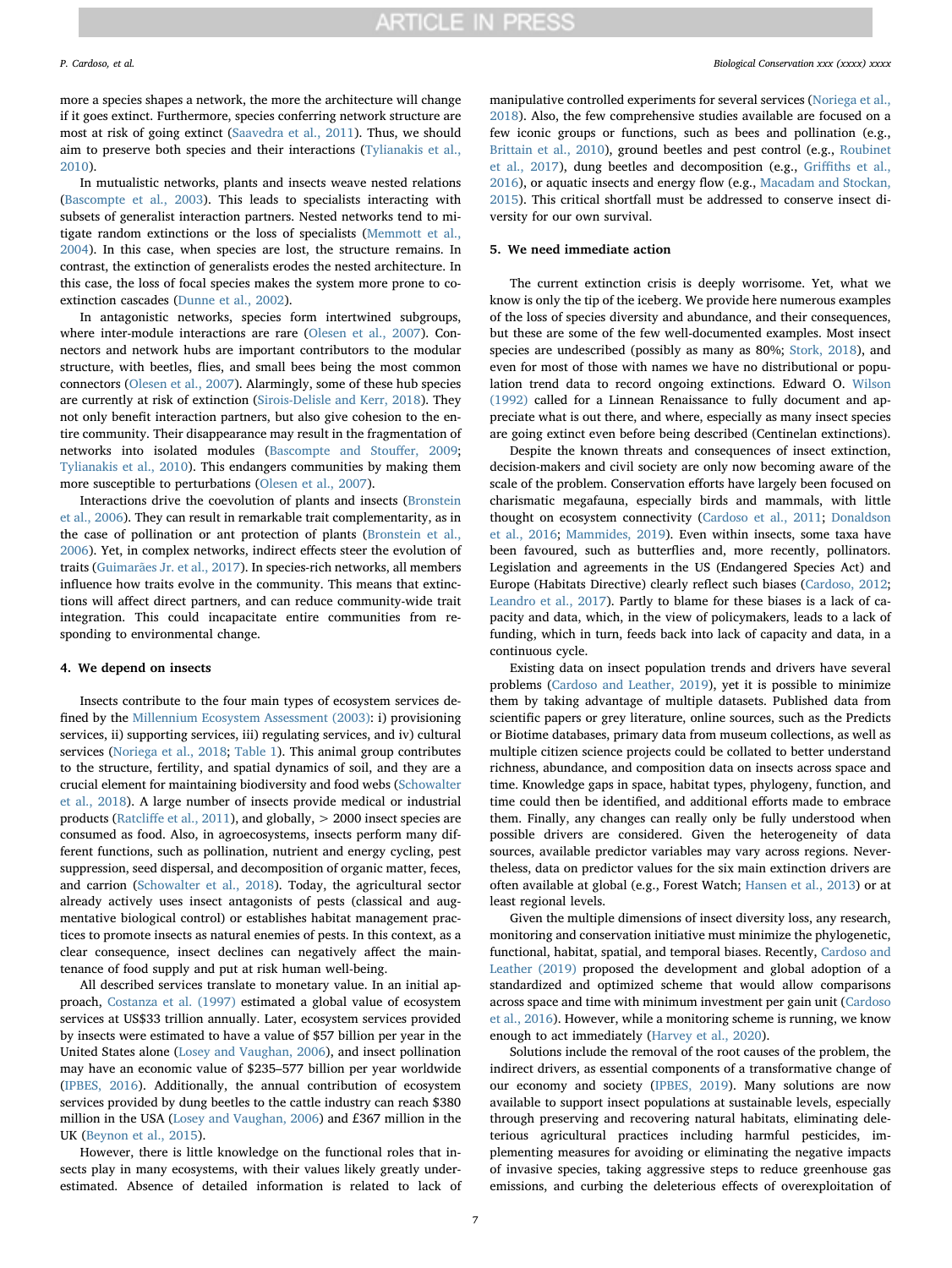many taxa. Multiple countries are already adopting concrete measures for averting further insect population depletions. As an example, many European countries are banning or phasing-out glyphosate-based weed killers. Solutions are now available – we must act upon them [\(Samways](#page-10-57) [et al., 2020](#page-10-57)).

#### CRediT authorship contribution statement

Pedro Cardoso: Conceptualization, Writing - original draft, Writing - review & editing. Philip S. Barton: Writing - original draft, Writing review & editing. Klaus Birkhofer: Writing - original draft, Writing review & editing. Filipe Chichorro: Writing - original draft, Writing review & editing. Charl Deacon: Writing - original draft, Writing review & editing. Thomas Fartmann: Writing - original draft, Writing review & editing. Caroline S. Fukushima: Writing - original draft, Writing - review & editing. René Gaigher: Writing - original draft, Writing - review & editing. Jan C. Habel: Writing - original draft, Writing - review & editing. Caspar A. Hallmann: Writing - original draft, Writing - review & editing. Matthew J. Hill: Writing - original draft, Writing - review & editing. Axel Hochkirch: Writing - original draft, Writing - review & editing. Mackenzie L. Kwak: Writing - original draft, Writing - review & editing. Stefano Mammola: Writing original draft, Writing - review & editing. Jorge A. Noriega: Writing original draft, Writing - review & editing. Alexander B. Orfinger: Writing - original draft, Writing - review & editing. Fernando Pedraza: Writing - original draft, Writing - review & editing. James S. Pryke: Writing - original draft, Writing - review & editing. Fabio O. Roque: Writing - original draft, Writing - review & editing. Josef Settele: Writing - original draft, Writing - review & editing. John P. Simaika: Writing - original draft, Writing - review & editing. Nigel E. Stork: Writing - original draft, Writing - review & editing. Frank Suhling: Writing - original draft, Writing - review & editing. Carlien Vorster: Writing - original draft, Writing - review & editing. Michael J. Samways: Conceptualization, Writing - original draft, Writing - review & editing.

### Declaration of competing interest

The authors declare that they have no known competing financial interests or personal relationships that could have appeared to influence the work reported in this paper.

#### Acknowledgements

Special thanks are due to William J. Ripple for leading the Alliance of World Scientists, stimulating multiple "Scientists' Warnings to Humanity" and encouraging the writing of the manuscript. Matthew P. Hill and Vincent Devictor provided valuable comments on the manuscript.

### Role of the funding source

Pedro Cardoso, Filipe Chichorro, and Caroline Fukushima are supported by Koneen Säätiö. Alexander B. Orfinger is supported by the McIntire-Stennis Program from the USDA National Institute of Food and Agriculture. Fernando Pedraza is supported by the University of Zurich Research Priority Program on 'Global Change and Biodiversity'. Charl Deacon, René Gaigher, James Pryke, Carlien Vorster and Michael Samways are supported by Mondi Group. Study sponsors had no role or influence in the study design; in the collection, analysis, and interpretation of data; in the writing of the report; and in the decision to submit the paper for publication.

#### References

<span id="page-7-9"></span>Actman, J., 2019. Bug smuggling is a big business. [https://nationalgeographic.com/](https://nationalgeographic.com/animals/2019/09/bug-smuggling-big-business/)

<span id="page-7-20"></span>[animals/2019/09/bug-smuggling-big-business/](https://nationalgeographic.com/animals/2019/09/bug-smuggling-big-business/), Accessed date: 5 September 2019. Bartomeus, I., Ascher, J.S., Gibbs, J., Danforth, B.N., Wagner, D.L., Hedtke, S.M., Winfree, R., 2013. Historical changes in northeastern US bee pollinators related to shared

- <span id="page-7-18"></span>ecological traits. PNAS 110, 4656–4660. [https://doi.org/10.1073/pnas.1218503110.](https://doi.org/10.1073/pnas.1218503110) Barton, P.S., Evans, M.J., 2017. Insect biodiversity meets ecosystem function: differential effects of habitat and insects on carrion decomposition. Ecol. Entomol. 42, 364–374. [https://doi.org/10.1111/een.12395.](https://doi.org/10.1111/een.12395)
- <span id="page-7-16"></span>Barton, P.S., Manning, A.D., Gibb, H., Lindenmayer, D.B., Cunningham, S.A., 2009. Conserving ground-dwelling beetles in an endangered woodland community: multiscale habitat effects on assemblage diversity. Biol. Conserv. 142, 1701–1709. [https://](https://doi.org/10.1016/j.biocon.2009.03.005) [doi.org/10.1016/j.biocon.2009.03.005.](https://doi.org/10.1016/j.biocon.2009.03.005)
- <span id="page-7-23"></span>Bascompte, J., Stouffer, D.B., 2009. The assembly and disassembly of ecological networks. Philos. Trans. Royal Soc. B 364, 1781–1787. [https://doi.org/10.1098/rstb.2008.](https://doi.org/10.1098/rstb.2008.0226) [0226.](https://doi.org/10.1098/rstb.2008.0226)
- <span id="page-7-24"></span>Bascompte, J., Jordano, P., Melián, C.J., Olesen, J.M., 2003. The nested assembly of plant–animal mutualistic networks. PNAS 100, 9383–9387. [https://doi.org/10.1073/](https://doi.org/10.1073/pnas.1633576100) [pnas.1633576100](https://doi.org/10.1073/pnas.1633576100).
- <span id="page-7-1"></span>Basset, Y., Lamarre, G.P.A., 2019. Toward a world that values insects. Science 364, 1230–1231. <https://doi.org/10.1126/science.aaw7071>.
- <span id="page-7-21"></span>Basset, Y., Barrios, H., Segar, S., Srygley, R.B., Aiello, A., Warren, A.D., et al., 2015. The butterflies of Barro Colorado Island, Panama: local extinction since the 1930s. PLoS One 10 (8), e0136623. <https://doi.org/10.1371/journal.pone.0136623>.
- <span id="page-7-22"></span>Bastolla, U., Fortuna, M.A., Pascual-García, A., Ferrera, A., Luque, B., Bascompte, J., 2009. The architecture of mutualistic networks minimizes competition and increases biodiversity. Nature 458, 1018–1020. [https://doi.org/10.1038/nature07950.](https://doi.org/10.1038/nature07950)
- <span id="page-7-26"></span>Beynon, S.A., Wainwright, W.A., Christie, M., 2015. The application of an ecosystem services framework to estimate the economic value of dung beetles to the U.K. cattle industry. Ecol. Entomol. 40, 124–135. [https://doi.org/10.1111/een.12240.](https://doi.org/10.1111/een.12240)
- <span id="page-7-15"></span>Biesmeijer, J.C., Roberts, S.P.M., Reemer, M., Ohlemüller, R., Edwards, M., Peeters, T., et al., 2006. Parallel declines in pollinators and insect-pollinated plants in Britain and the Netherlands. Science 313, 351–354. <https://doi.org/10.1126/science.1127863>.
- <span id="page-7-11"></span>Bogoni, J.A., da Silva, P.G., Peres, C.A., 2019. Co-declining mammal–dung beetle faunas throughout the Atlantic Forest biome of South America. Ecography 42, 1803–1818. [https://doi.org/10.1111/ecog.04670.](https://doi.org/10.1111/ecog.04670)
- <span id="page-7-2"></span>Boothby, J., Hull, A.P., 1997. A census of ponds in Cheshire, North West England. Aquat. Conserv.: Mar. Freshw. Ecosyst. 7, 75–79. [https://doi.org/10.1002/\(SICI\)1099-](https://doi.org/10.1002/(SICI)1099-0755(199703)7:1<75::AID-AQC215>3.0.CO;2-7) [0755\(199703\)7:1<75::AID-AQC215>3.0.CO;2-7.](https://doi.org/10.1002/(SICI)1099-0755(199703)7:1<75::AID-AQC215>3.0.CO;2-7)
- <span id="page-7-27"></span>Brittain, C., Bommarco, R., Vighi, M., Settele, J., Potts, S.G., 2010. Organic farming in isolated landscapes does not benefit flower-visiting insects and pollination. Biol. Conserv. 143, 1860–1867. [https://doi.org/10.1016/j.biocon.2010.04.029.](https://doi.org/10.1016/j.biocon.2010.04.029)
- <span id="page-7-25"></span>Bronstein, J.L., Alarcón, R., Geber, M., 2006. The evolution of plant-insect mutualisms. New Phytol. 172, 412–428. [https://doi.org/10.1111/j.1469-8137.2006.01864.x.](https://doi.org/10.1111/j.1469-8137.2006.01864.x)
- <span id="page-7-0"></span>Brook, B.W., Sodhi, N.S., Ng, P.K.L., 2003. Catastrophic extinctions follow deforestation in Singapore. Nature 424, 420–423. [https://doi.org/10.1038/nature01795.](https://doi.org/10.1038/nature01795)
- <span id="page-7-14"></span>Brooks, D.R., Bater, J.E., Clark, S.J., Monteith, D.J., Andrews, C., Corbett, S.J., et al., 2012. Large carabid beetle declines in a United Kingdom monitoring network increases evidence for a widespread loss in insect biodiversity. J. Appl. Ecol. 49, 1009–1019. <https://doi.org/10.1111/j.1365-2664.2012.02194.x>.
- <span id="page-7-3"></span>Brühl, C.A., Zaller, J.G., 2019. Biodiversity decline as a consequence of an inappropriate environmental risk assessment of pesticides. Front. Environ. Sci. 7, 177. [https://doi.](https://doi.org/10.3389/fenvs.2019.00177) [org/10.3389/fenvs.2019.00177](https://doi.org/10.3389/fenvs.2019.00177).
- <span id="page-7-5"></span>Burrows, M.T., Schoeman, D.S., Buckley, L.B., Moore, P., Poloczanska, E.S., Brander, K.M., et al., 2011. The pace of shifting climate in marine and terrestrial ecosystems. Science 334, 652–655. <https://doi.org/10.1126/science.1210288>.
- <span id="page-7-7"></span>Bush, A., Theischinger, G., Nipperess, D., Turak, E., Hughes, L., 2013. Dragonflies: climate canaries for river management. Divers. Distrib. 19, 86–97. [https://doi.org/10.1111/](https://doi.org/10.1111/ddi.12007) [ddi.12007](https://doi.org/10.1111/ddi.12007).
- <span id="page-7-4"></span>Cameron, S.A., Sadd, B.M., 2020. Global trends in bumble bee health. Annu. Rev. Entomol. 65. [https://doi.org/10.1146/annurev-ento-011118-111847.](https://doi.org/10.1146/annurev-ento-011118-111847)
- <span id="page-7-28"></span>Cardoso, P., 2012. Habitats directive species list: urgent need of revision. Insect Conserv. Diver. 5, 169–174. <https://doi.org/10.1111/j.1752-4598.2011.00140.x>.
- <span id="page-7-29"></span>Cardoso, P., Leather, S.R., 2019. Predicting a global insect apocalypse. Insect Conserv. Diver. 12, 263–267. [https://doi.org/10.1111/icad.12367.](https://doi.org/10.1111/icad.12367)
- <span id="page-7-12"></span>Cardoso, P., Erwin, T.L., Borges, P.A.V., New, T.R., 2011. The seven impediments in invertebrate conservation and how to overcome them. Biol. Conserv. 144, 2647–2655. [https://doi.org/10.1016/j.biocon.2011.07.024.](https://doi.org/10.1016/j.biocon.2011.07.024)
- <span id="page-7-30"></span>Cardoso, P., Carvalho, J.C., Crespo, L.C., Arnedo, M.A., 2016. Optimal Inventorying and Monitoring of Taxon, Phylogenetic and Functional Diversity. bioRxiv, 060400. [https://doi.org/10.1101/060400.](https://doi.org/10.1101/060400)
- <span id="page-7-10"></span>Cerritos, R., 2009. Insects as food: an ecological, social and economical approach. CAB Rev.: Perspectives in Agriculture, Veterinary Science, Nutrition and Natural Resources 4, 1–10. <https://doi.org/10.1079/PAVSNNR20094027>.
- <span id="page-7-6"></span>Chen, I.-C., Hill, J.K., Ohlemüller, R., Roy, D.B., Thomas, C.D., 2011. Rapid range shifts of species associated with high levels of climate warming. Science 333, 1024–1026. [https://doi.org/10.1126/science.1206432.](https://doi.org/10.1126/science.1206432)
- <span id="page-7-19"></span>Chichorro, F., Juslén, A., Cardoso, P., 2019. A review of the relation between species traits and extinction risk. Biol. Conserv. 237, 220–229. [https://doi.org/10.1016/j.](https://doi.org/10.1016/j.biocon.2019.07.001) [biocon.2019.07.001](https://doi.org/10.1016/j.biocon.2019.07.001).
- <span id="page-7-8"></span>Chovanec, A., Schindler, M., Waringer, J., Wimmer, R., 2015. The Dragonfly Association Index (Insecta: Odonata) - a tool for the type-specific assessment of lowland rivers. River Res. Appl. 31, 627–638. [https://doi.org/10.1002/rra.2760.](https://doi.org/10.1002/rra.2760)
- <span id="page-7-17"></span>Chung, H.-Y., Lee, Y.-W., Park, S.-H., Lim, C., Park, S.-H., Hong, M.-H., et al., 2018. Galloisiana kosuensis. In: The IUCN Red List of Threatened Species 2018, [https://doi.](https://doi.org/10.2305/IUCN.UK.2018-1.RLTS.T113551876A113555352.en) [org/10.2305/IUCN.UK.2018-1.RLTS.T113551876A113555352.en.](https://doi.org/10.2305/IUCN.UK.2018-1.RLTS.T113551876A113555352.en) e. [T113551876A113555352. \(accessed 21 October 2019\)](https://doi.org/10.2305/IUCN.UK.2018-1.RLTS.T113551876A113555352.en).
- <span id="page-7-13"></span>Clausnitzer, V., Kalkman, V.J., Ram, M., Collen, B., Baillie, J.E.M., Bedjanič, M., et al.,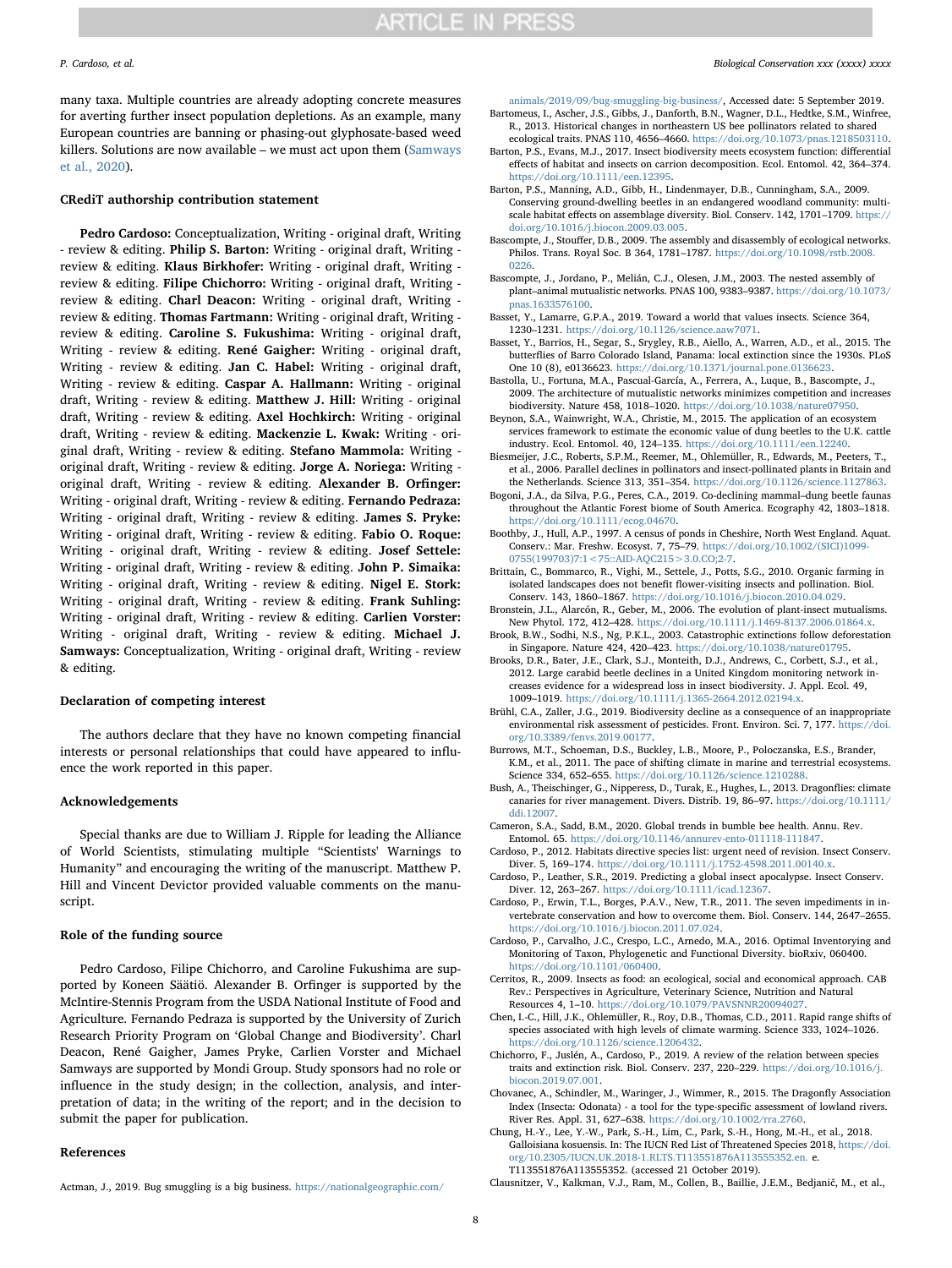#### P. Cardoso, et al. *Biological Conservation xxx (xxxx) xxxx*

2009. Odonata enter the biodiversity crisis debate: the first global assessment of an insect group. Biol. Conserv. 142, 1864–1869. [https://doi.org/10.1016/j.biocon.](https://doi.org/10.1016/j.biocon.2009.03.028) [2009.03.028](https://doi.org/10.1016/j.biocon.2009.03.028).

- <span id="page-8-39"></span>Colwell, R.K., Dunn, R.R., Harris, N.C., 2012. Coextinction and persistence of dependent species in a changing world. Annu. Rev. Ecol. Evol. Syst. 43, 183–203. [https://doi.](https://doi.org/10.1146/annurev-ecolsys-110411-160304) [org/10.1146/annurev-ecolsys-110411-160304.](https://doi.org/10.1146/annurev-ecolsys-110411-160304)
- <span id="page-8-22"></span>Comont, R.F., Roy, H.E., Harrington, R., Shortall, C.R., Purse, B.V., 2014. Ecological correlates of local extinction and colonisation in the British ladybird beetles (Coleoptera: Coccinellidae). Biol. Invasions 16, 1805–1817. [https://doi.org/10.](https://doi.org/10.1007/s10530-013-0628-3) [1007/s10530-013-0628-3](https://doi.org/10.1007/s10530-013-0628-3).
- <span id="page-8-41"></span>Conrad, K.F., Woiwod, I.P., Parsons, M., Fox, R., Warren, M.S., 2004. Long-term population trends in widespread British moths. J. Insect Conserv. 8, 119–136. [https://doi.](https://doi.org/10.1023/B:JICO.0000045810.36433.c6) [org/10.1023/B:JICO.0000045810.36433.c6.](https://doi.org/10.1023/B:JICO.0000045810.36433.c6)
- Conrad, K.F., Warren, M.S., Fox, R., Parsons, M.S., Woiwod, I.P., 2006. Rapid declines of common, widespread British moths provide evidence of an insect biodiversity crisis. Biol. Conserv. 132, 279–291. [https://doi.org/10.1016/j.biocon.2006.04.020.](https://doi.org/10.1016/j.biocon.2006.04.020)
- <span id="page-8-52"></span>Costanza, R., d'Arge, R., de Groot, R., Farber, S., Grasso, M., Hannon, B., et al., 1997. The value of the world's ecosystem services and natural capital. Nature 387, 253–260. [https://doi.org/10.1038/387253a0.](https://doi.org/10.1038/387253a0)
- <span id="page-8-24"></span>Cronin, J.T., Haynes, K.J., 2004. An invasive plant promotes unstable host-parasitoid patch dynamics. Ecology 85, 2772–2782. [https://doi.org/10.1890/04-0303.](https://doi.org/10.1890/04-0303)
- <span id="page-8-45"></span>Crous, C.J., Samways, M.J., Pryke, J.S., 2013. Exploring the mesofilter as a novel operational scale in conservation planning. J. Appl. Ecol. 50, 205–214. [https://doi.org/](https://doi.org/10.1111/1365-2664.12012) [10.1111/1365-2664.12012](https://doi.org/10.1111/1365-2664.12012).
- <span id="page-8-19"></span>[Darwall, W., Seddon, M., Clausnitzer, V., Cumberlidge, N., 2012. Freshwater invertebrate](http://refhub.elsevier.com/S0006-3207(19)31782-3/rf0195) [life. In: Collen, B., Böhm, M., Kemp, R., Baillie, J.E.M. \(Eds.\), Spineless: Status and](http://refhub.elsevier.com/S0006-3207(19)31782-3/rf0195) Trends of the World'[s Invertebrates. Zoological Society of London, UK, pp. 26](http://refhub.elsevier.com/S0006-3207(19)31782-3/rf0195)–33.
- <span id="page-8-16"></span>Desneux, N., Decourtye, A., Delpuech, J.-M., 2007. The sublethal effects of pesticides on beneficial arthropods. Annu. Rev. Entomol. 52, 81–106. [https://doi.org/10.1146/](https://doi.org/10.1146/annurev.ento.52.110405.091440) [annurev.ento.52.110405.091440](https://doi.org/10.1146/annurev.ento.52.110405.091440).
- <span id="page-8-14"></span>Devictor, V., van Swaay, C., Brereton, T., Brotons, L., Chamberlain, D., Heliölä, J., et al., 2012. Differences in the climatic debts of birds and butterflies at a continental scale. Nat. Clim. Chang. 2, 121–124. <https://doi.org/10.1038/nclimate1347>.
- <span id="page-8-23"></span>Dick, J.T.A., Platvoet, D., Kelly, D.W., 2002. Predatory impact of the freshwater invader Dikerogammarus villosus (Crustacea: Amphipoda). Can. J. Fish. Aquat. Sci. 59, 1078–1084. <https://doi.org/10.1139/f02-074>.
- <span id="page-8-4"></span>Dirzo, R., Young, H.S., Galetti, M., Ceballos, G., Isaac, N.J.B., Collen, B., 2014. Defaunation in the Anthropocene. Science 345, 401–406. [https://doi.org/10.1126/](https://doi.org/10.1126/science.1251817) [science.1251817.](https://doi.org/10.1126/science.1251817)
- <span id="page-8-55"></span>Donaldson, M.R., Burnett, N.J., Braun, D.C., Suski, C.D., Hinch, S.G., Cooke, S.J., Kerr, J.T., 2016. Taxonomic bias and international biodiversity conservation research. Facets 1, 105–113. <https://doi.org/10.1139/facets-2016-0011>.
- <span id="page-8-8"></span>Dudgeon, D., Arthington, A.H., Gessner, M.O., Kawabata, Z.-I., Knowler, D.J., Lévêque, C., et al., 2006. Freshwater biodiversity: importance, threats, status and conservation challenges. Biol. Rev. 81, 163–182. [https://doi.org/10.1017/S1464793105006950.](https://doi.org/10.1017/S1464793105006950)
- <span id="page-8-33"></span>Dufour, D.L., 1987. Insects as food: a case study from the Northwest Amazon. Am. Anthropol. 89, 383–397. [https://doi.org/10.1525/aa.1987.89.2.02a00070.](https://doi.org/10.1525/aa.1987.89.2.02a00070)
- <span id="page-8-35"></span>Dunn, R.R., 2005. Modern insect extinctions, the neglected majority. Conserv. Biol. 19, 1030–1036. <https://doi.org/10.1111/j.1523-1739.2005.00078.x>.
- <span id="page-8-36"></span>Dunn, R.R., Harris, N.C., Colwell, R.K., Koh, L.P., Sodhi, N.S., 2009. The sixth mass coextinction: are most endangered species parasites and mutualists? Proc. Royal Soc. B 276, 3037–3045. <https://doi.org/10.1098/rspb.2009.0413>.
- <span id="page-8-51"></span>Dunne, J.A., Williams, R.J., Martinez, N.D., 2002. Network structure and biodiversity loss in food webs: robustness increases with connectance. Ecol. Lett. 5, 558–567. [https://](https://doi.org/10.1046/j.1461-0248.2002.00354.x) [doi.org/10.1046/j.1461-0248.2002.00354.x.](https://doi.org/10.1046/j.1461-0248.2002.00354.x)
- <span id="page-8-27"></span>Dutra, S., De Marco, P., 2015. Bionomic differences in odonates and their influence on the efficiency of indicator species of environmental quality. Ecol. Indic. 49, 132–142. <https://doi.org/10.1016/j.ecolind.2014.09.016>.
- <span id="page-8-40"></span>[Eaton, J.A., Shepherd, C.R., Rheindt, F.E., Harris, J.B.C., Van Balen, S., Wilcove, D.S.,](http://refhub.elsevier.com/S0006-3207(19)31782-3/rf0255) [Collar, N.J., 2015. Trade-driven extinctions and near-extinctions of avian taxa in](http://refhub.elsevier.com/S0006-3207(19)31782-3/rf0255) [Sundaic Indonesia. Forktail 31, 1](http://refhub.elsevier.com/S0006-3207(19)31782-3/rf0255)–12.
- <span id="page-8-13"></span>Eichel, S., Fartmann, T., 2008. Management of calcareous grasslands for Nickerl's fritillary (Melitaea aurelia) has to consider habitat requirements of the immature stages, isolation, and patch area. J. Insect Conserv. 12, 677–688. [https://doi.org/10.1007/](https://doi.org/10.1007/s10841-007-9110-9) [s10841-007-9110-9.](https://doi.org/10.1007/s10841-007-9110-9)
- <span id="page-8-38"></span>Espírito-Santo, M.M., Fernandes, G.W., 2007. How many species of gall-inducing insects are there on earth, and where are they? Ann. Entomol. Soc. Am. 100, 95–99. [https://](https://doi.org/10.1603/0013-8746(2007)100[95,HMSOGI]2.0.CO;2) [doi.org/10.1603/0013-8746\(2007\)100\[95,HMSOGI\]2.0.CO;2.](https://doi.org/10.1603/0013-8746(2007)100[95,HMSOGI]2.0.CO;2)
- <span id="page-8-34"></span>Feng, Y., Zhao, M., He, Z., Chen, Z., Sun, L., 2009. Research and utilization of medicinal insects in China. Entomol. Res. 39, 313–316. [https://doi.org/10.1111/j.1748-5967.](https://doi.org/10.1111/j.1748-5967.2009.00236.x) [2009.00236.x.](https://doi.org/10.1111/j.1748-5967.2009.00236.x)
- <span id="page-8-10"></span>Fischer, J., Lindenmayer, D.B., 2007. Landscape modification and habitat fragmentation: a synthesis. Glob. Ecol. Biogeogr. 16, 265–280. [https://doi.org/10.1111/j.1466-](https://doi.org/10.1111/j.1466-8238.2007.00287.x) [8238.2007.00287.x.](https://doi.org/10.1111/j.1466-8238.2007.00287.x)
- <span id="page-8-11"></span>Fletcher Jr., R.J., Didham, R.K., Banks-Leite, C., Barlow, J., Ewers, R.M., Rosindell, J., et al., 2018. Is habitat fragmentation good for biodiversity? Biol. Conserv. 226, 9–15. [https://doi.org/10.1016/j.biocon.2018.07.022.](https://doi.org/10.1016/j.biocon.2018.07.022)
- <span id="page-8-3"></span>Foley, J.A., DeFries, R., Asner, G.P., Barford, C., Bonan, G., Carpenter, S.R., et al., 2005. Global consequences of land use. Science 309, 570–574. [https://doi.org/10.1126/](https://doi.org/10.1126/science.1111772) [science.1111772.](https://doi.org/10.1126/science.1111772)
- <span id="page-8-25"></span>Forrest, J.R., 2016. Complex responses of insect phenology to climate change. Curr Opin Insect Sci 17, 49–54. <https://doi.org/10.1016/j.cois.2016.07.002>.
- <span id="page-8-17"></span>Fox, R., 2013. The decline of moths in Great Britain: a review of possible causes. Insect Conserv. Diver. 6, 5–19. [https://doi.org/10.1111/j.1752-4598.2012.00186.x.](https://doi.org/10.1111/j.1752-4598.2012.00186.x)
- <span id="page-8-18"></span>Gall, J.E., Boyd, R.S., Rajakaruna, N., 2015. Transfer of heavy metals through terrestrial food webs: a review. Environ. Monit. Assess. 187, 201. [https://doi.org/10.1007/](https://doi.org/10.1007/s10661-015-4436-3)

[s10661-015-4436-3.](https://doi.org/10.1007/s10661-015-4436-3)

- <span id="page-8-37"></span>Gaston, K.J., 1991. The magnitude of global insect species richness. Conserv. Biol. 5, 283–296. [https://doi.org/10.1111/j.1523-1739.1991.tb00140.x.](https://doi.org/10.1111/j.1523-1739.1991.tb00140.x)
- <span id="page-8-44"></span>Gaston, K.J., 2011. Common ecology. BioScience 61, 354–362. [https://doi.org/10.1525/](https://doi.org/10.1525/bio.2011.61.5.4) [bio.2011.61.5.4](https://doi.org/10.1525/bio.2011.61.5.4).
- <span id="page-8-20"></span>Gaston, K.J., 2018. Lighting up the nighttime. Science 362 (6416), 744–746. [https://doi.](https://doi.org/10.1126/science.aau8226) [org/10.1126/science.aau8226.](https://doi.org/10.1126/science.aau8226)
- <span id="page-8-47"></span>Graham, C.H., Fine, P.V.A., 2008. Phylogenetic beta diversity: linking ecological and evolutionary processes across space in time. Ecol. Lett. 11, 1265–1277. [https://doi.](https://doi.org/10.1111/j.1461-0248.2008.01256.x) [org/10.1111/j.1461-0248.2008.01256.x.](https://doi.org/10.1111/j.1461-0248.2008.01256.x)
- <span id="page-8-54"></span>Griffiths, H.M., Bardgett, R.D., Louzada, J., Barlow, J., 2016. The value of trophic interactions for ecosystem function: dung beetle communities influence seed burial and seedling recruitment in tropical forests. Proc. Royal Soc. B 283, 20161634. [https://](https://doi.org/10.1098/rspb.2016.1634) [doi.org/10.1098/rspb.2016.1634.](https://doi.org/10.1098/rspb.2016.1634)
- <span id="page-8-50"></span>Guimarães Jr., P.R., Pires, M.M., Jordano, P., Bascompte, J., Thompson, J.N., 2017. Indirect effects drive coevolution in mutualistic networks. Nature 550, 511–514. [https://doi.org/10.1038/nature24273.](https://doi.org/10.1038/nature24273)
- <span id="page-8-42"></span>Habel, J.C., Schmitt, T., 2018. Vanishing of the common species: empty habitats and the role of genetic diversity. Biol. Conserv. 218, 211–216. [https://doi.org/10.1016/j.](https://doi.org/10.1016/j.biocon.2017.12.018) [biocon.2017.12.018](https://doi.org/10.1016/j.biocon.2017.12.018).
- <span id="page-8-5"></span>Habel, J.C., Samways, M.J., Schmitt, T., 2019a. Mitigating the precipitous decline of terrestrial European insects: requirements for a new strategy. Biodivers. Conserv. 28, 1343–1360. <https://doi.org/10.1007/s10531-019-01741-8>.
- <span id="page-8-6"></span>Habel, J.C., Rasche, L., Schneider, U.A., Engler, J.O., Schmid, E., Rödder, D., Meyer, S.T., Trapp, N., del Diego, R.S., Eggermont, H., Lens, L., Stork, N.E., 2019b. Final countdown for biodiversity hotspots. Conserv. Lett. [https://doi.org/10.1111/conl.12668.](https://doi.org/10.1111/conl.12668) [in press](https://doi.org/10.1111/conl.12668).
- <span id="page-8-7"></span>Habel, J.C., Trusch, R., Schmitt, T., Ochse, M., Ulrich, W., 2019c. Long-term large-scale decline in relative abundances of butterfly and burnet moth species across southwestern Germany. Sci. Rep. 9, 14921. [https://doi.org/10.1038/s41598-019-51424-1.](https://doi.org/10.1038/s41598-019-51424-1)
- <span id="page-8-0"></span>Hallmann, C.A., Sorg, M., Jongejans, E., Siepel, H., Hofland, N., Schwan, H., et al., 2017. More than 75 percent decline over 27 years in total flying insect biomass in protected areas. PLoS One 12 (10), e0185809. [https://doi.org/10.1371/journal.pone.0185809.](https://doi.org/10.1371/journal.pone.0185809)
- <span id="page-8-43"></span>Hallmann, C.A., Zeegers, T., van Klink, R., Vermeulen, R., van Wielink, P., Spijkers, H., et al., 2020. Declining abundance of beetles, moths and caddisflies in the Netherlands. Insect Conserv. Diver. <https://doi.org/10.1111/icad.12377>.
- <span id="page-8-56"></span>Hansen, M.C., Potapov, P.V., Moore, R., Hancher, M., Turubanova, S.A., Tyukavina, A., et al., 2013. High-resolution global maps of 21st-century forest cover change. Science 342, 850–853. [https://doi.org/10.1126/science.1244693.](https://doi.org/10.1126/science.1244693)

<span id="page-8-12"></span>[Hanski, I., 1999. Metapopulation Ecology. Oxford University Press Inc., New York.](http://refhub.elsevier.com/S0006-3207(19)31782-3/rf0370)

- <span id="page-8-57"></span>Harvey, J.A., Heinen, R., Armbrecht, I., Basset, Y., Baxter-Gilbert, J.H., Bezemer, T.M., et al., 2020. International scientists formulate a roadmap for insect conservation and recovery. Nat. Ecol. Evol. <https://doi.org/10.1038/s41559-019-1079-8>.
- <span id="page-8-21"></span>Havel, J.E., Kovalenko, K.E., Thomaz, S.M., Amalfitano, S., Kats, L.B., 2015. Aquatic invasive species: challenges for the future. Hydrobiologia 750, 147–170. [https://doi.](https://doi.org/10.1007/s10750-014-2166-0) [org/10.1007/s10750-014-2166-0.](https://doi.org/10.1007/s10750-014-2166-0)
- <span id="page-8-15"></span>Hayes, T.B., Hansen, M., 2017. From silent spring to silent night: agrochemicals and the anthropocene. Elem. Sci. Anth. 5, 57. <https://doi.org/10.1525/elementa.246>.
- <span id="page-8-29"></span>Huang, J.-P., 2014. Modeling the effects of anthropogenic exploitation and climate change on an endemic stag beetle, Lucanus miwai (Lucanidae), of Taiwan. J. Asia Pac. Entomol. 17, 423–429. <https://doi.org/10.1016/j.aspen.2014.03.009>.
- <span id="page-8-48"></span>Hugel, S., 2014. Pyrgacris relictus. The IUCN Red List of Threatened Species 2014. e.T55929685A56790127. [https://doi.org/10.2305/IUCN.UK.2014-3.RLTS.](https://doi.org/10.2305/IUCN.UK.2014-3.RLTS.T55929685A56790127.en) T55929685A56790127.en. [\(accessed 21 October 2019\).](https://doi.org/10.2305/IUCN.UK.2014-3.RLTS.T55929685A56790127.en)
- <span id="page-8-31"></span>Illgner, P., Nel, E., 2000. The geography of edible insects in Sub-Saharan Africa: a study of the mopane caterpillar. Geogr. J. 166, 336–351. [https://doi.org/10.1111/j.1475-](https://doi.org/10.1111/j.1475-4959.2000.tb00035.x) [4959.2000.tb00035.x.](https://doi.org/10.1111/j.1475-4959.2000.tb00035.x)
- <span id="page-8-53"></span>[IPBES, 2016. The assessment report of the intergovernmental science-policy platform on](http://refhub.elsevier.com/S0006-3207(19)31782-3/rf0410) [biodiversity and ecosystem services on pollinators, pollination and food production.](http://refhub.elsevier.com/S0006-3207(19)31782-3/rf0410) [In: Potts, S.G., Imperatriz-Fonseca, V.L., Ngo, H.T. \(Eds.\), Secretariat of the](http://refhub.elsevier.com/S0006-3207(19)31782-3/rf0410) [Intergovernmental Science-Policy Platform on Biodiversity and Ecosystem Services,](http://refhub.elsevier.com/S0006-3207(19)31782-3/rf0410) [\(Bonn, Germany\).](http://refhub.elsevier.com/S0006-3207(19)31782-3/rf0410)
- <span id="page-8-2"></span>[IPBES, 2019. In: Díaz, S., Settele, J., Brondizio, E.S., Ngo, H.T., Guèze, M., Agard, J.](http://refhub.elsevier.com/S0006-3207(19)31782-3/rf0415) [\(Eds.\), Summary for Policymakers of the Global Assessment Report on Biodiversity](http://refhub.elsevier.com/S0006-3207(19)31782-3/rf0415) [and Ecosystem Services of the Intergovernmental Science-Policy Platform on](http://refhub.elsevier.com/S0006-3207(19)31782-3/rf0415) [Biodiversity and Ecosystem Services. IPBES Secretariat, Bonn, Germany](http://refhub.elsevier.com/S0006-3207(19)31782-3/rf0415).
- <span id="page-8-1"></span>IUCN, 2019. The IUCN red list of threatened species. Version 2019-2. [https://www.](https://www.iucnredlist.org) [iucnredlist.org.](https://www.iucnredlist.org)
- <span id="page-8-49"></span>Jauker, B., Krauss, J., Jauker, F., Steffan-Dewenter, I., 2013. Linking life history traits to pollinator loss in fragmented calcareous grasslands. Landsc. Ecol. 28, 107–120. [https://doi.org/10.1007/s10980-012-9820-6.](https://doi.org/10.1007/s10980-012-9820-6)
- <span id="page-8-9"></span>Jones, J.I., Murphy, J.F., Collins, A.L., Sear, D.A., Naden, P.S., Armitage, P.D., 2012. The impact of fine sediment on macro-invertebrates. River Res. Appl. 28, 1055–1071. [https://doi.org/10.1002/rra.1516.](https://doi.org/10.1002/rra.1516)
- <span id="page-8-30"></span>Jongema, Y., 2017. List of edible insect species of the world. [https://www.wur.nl/en/](https://www.wur.nl/en/Research-Results/Chair-groups/Plant-Sciences/Laboratory-of-Entomology/Edible-insects/Worldwide-species-list.htm) [Research-Results/Chair-groups/Plant-Sciences/Laboratory-of-Entomology/Edible](https://www.wur.nl/en/Research-Results/Chair-groups/Plant-Sciences/Laboratory-of-Entomology/Edible-insects/Worldwide-species-list.htm)[insects/Worldwide-species-list.htm](https://www.wur.nl/en/Research-Results/Chair-groups/Plant-Sciences/Laboratory-of-Entomology/Edible-insects/Worldwide-species-list.htm).
- <span id="page-8-26"></span>Jourdan, J., O'Hara, R.B., Bottarin, R., Huttunen, K.L., Kuemmerlen, M., Monteith, D., et al., 2018. Effects of changing climate on European stream invertebrate communities: a long-term data analysis. Sci. Total Environ. 621, 588–599. [https://doi.org/](https://doi.org/10.1016/j.scitotenv.2017.11.242) [10.1016/j.scitotenv.2017.11.242.](https://doi.org/10.1016/j.scitotenv.2017.11.242)
- <span id="page-8-28"></span>Kameoka, [S., Kiyono, H., 2003. A Survey of the Rhinoceros Beetle and Stag Beetle Market](http://refhub.elsevier.com/S0006-3207(19)31782-3/rf0445) in Japan. Traffi[c East Asia, Tokyo, Japan.](http://refhub.elsevier.com/S0006-3207(19)31782-3/rf0445)
- <span id="page-8-46"></span>Karban, R., Black, C.A., Weinbaum, S.A., 2000. How 17-year cicadas keep track of time. Ecol. Lett. 3, 253–256. [https://doi.org/10.1046/j.1461-0248.2000.00164.x.](https://doi.org/10.1046/j.1461-0248.2000.00164.x)
- <span id="page-8-32"></span>[Kenis, M., Sileshi, G., Mbata, K., Chidumayo, E., Meke, G., Muatinte, B., 2006. Towards](http://refhub.elsevier.com/S0006-3207(19)31782-3/rf0455)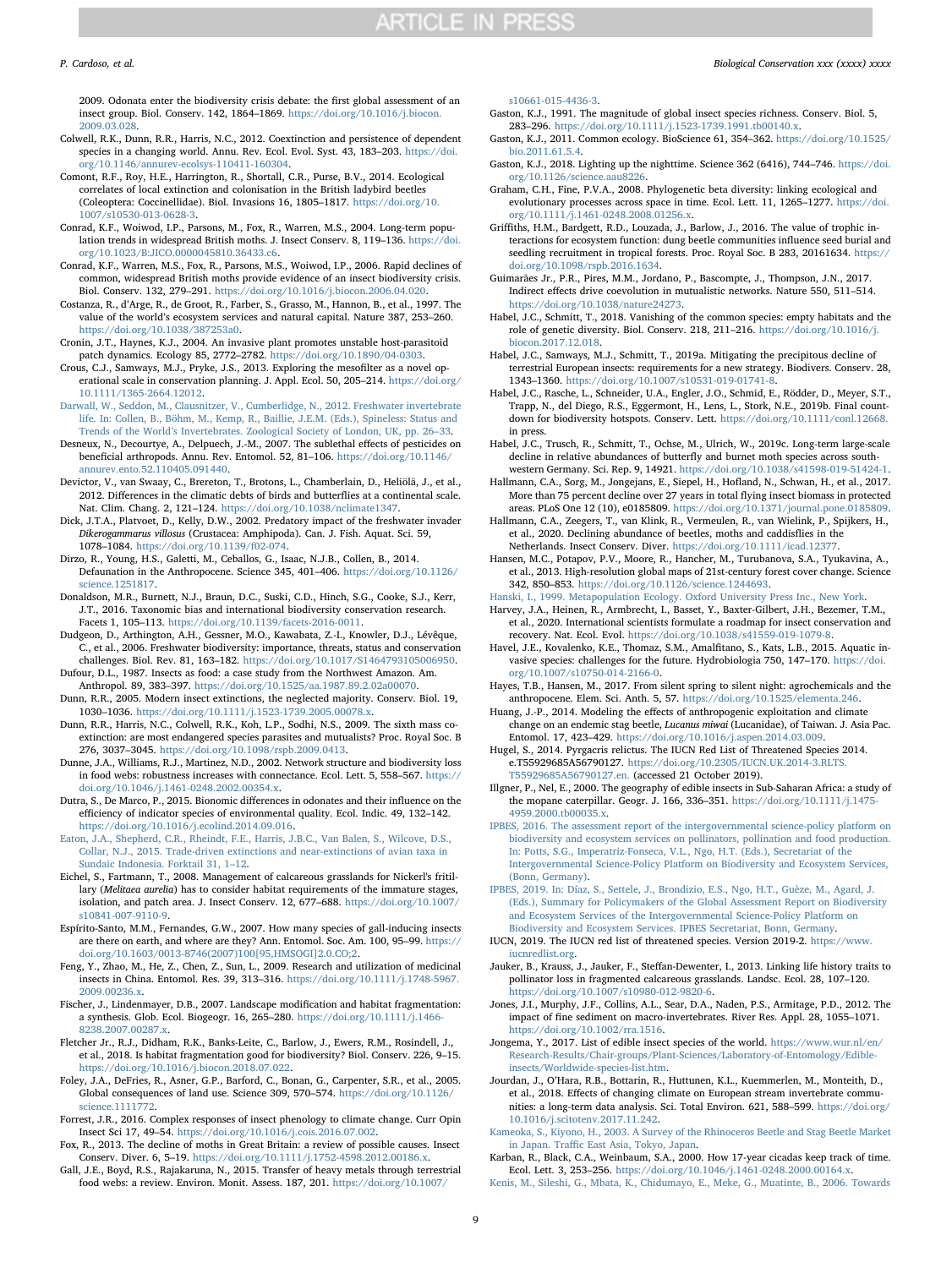[conservation and sustainable utilization of edible caterpillars of the miombo. In:](http://refhub.elsevier.com/S0006-3207(19)31782-3/rf0455) [Presentation to the SIL Annual Conference on Trees for Poverty Alleviation, 9 June](http://refhub.elsevier.com/S0006-3207(19)31782-3/rf0455) [2006, Zürich, Switzerland](http://refhub.elsevier.com/S0006-3207(19)31782-3/rf0455).

- <span id="page-9-34"></span>[Knowler, J.T., Flint, P.W.H., Flint, S., 2016. Trichoptera \(Caddis](http://refhub.elsevier.com/S0006-3207(19)31782-3/rf0460)flies) caught by the [Rothamsted light trap at Rowardennan, Loch Lomondside throughout 2009. Glasg.](http://refhub.elsevier.com/S0006-3207(19)31782-3/rf0460) [Nat. 26, 35](http://refhub.elsevier.com/S0006-3207(19)31782-3/rf0460)–42.
- <span id="page-9-30"></span>Koh, L.P., Dunn, R.R., Sodhi, N.S., Colwell, R.K., Proctor, H.C., Smith, V.S., 2004a. Species coextinctions and the biodiversity crisis. Science 305, 1632–1634. [https://doi.org/](https://doi.org/10.1126/science.1101101) [10.1126/science.1101101](https://doi.org/10.1126/science.1101101).
- <span id="page-9-45"></span>Koh, L.P., Sodhi, N.S., Brook, B.W., 2004b. Ecological correlates of extinction proneness in tropical butterflies. Conserv. Biol. 18, 1571–1578. [https://doi.org/10.1111/j.](https://doi.org/10.1111/j.1523-1739.2004.00468.x) [1523-1739.2004.00468.x](https://doi.org/10.1111/j.1523-1739.2004.00468.x).
- <span id="page-9-44"></span>Kotze, D.J., O'Hara, R.B., 2003. Species decline - but why? Explanations of carabid beetle (Coleoptera, Carabidae) declines in Europe. Oecologia 135, 138–148. [https://doi.](https://doi.org/10.1007/s00442-002-1174-3) [org/10.1007/s00442-002-1174-3.](https://doi.org/10.1007/s00442-002-1174-3)
- <span id="page-9-8"></span>Krämer, B., Poniatowski, D., Fartmann, T., 2012. Effects of landscape and habitat quality on butterfly communities in pre-alpine calcareous grasslands. Biol. Conserv. 152, 253–261. <https://doi.org/10.1016/j.biocon.2012.03.038>.
- <span id="page-9-19"></span>Krosby, M., Wilsey, C.B., McGuire, J.L., Duggan, J.M., Nogeire, T.M., Heinrichs, J.A., et al., 2015. Climate-induced range overlap among closely related species. Nat. Clim. Chang. 5, 883–886. [https://doi.org/10.1038/nclimate2699.](https://doi.org/10.1038/nclimate2699)
- <span id="page-9-12"></span>Kurze, S., Heinken, T., Fartmann, T., 2018. Nitrogen enrichment in host plants increases the mortality of common Lepidoptera species. Oecologia 188, 1227–1237. [https://](https://doi.org/10.1007/s00442-018-4266-4) [doi.org/10.1007/s00442-018-4266-4.](https://doi.org/10.1007/s00442-018-4266-4)
- <span id="page-9-32"></span>Kwak, M.L., 2018. Australia's vanishing fleas (Insecta: Siphonaptera): a case study in methods for the assessment and conservation of threatened flea species. J. Insect Conserv. 22, 545-550. https://doi.org/10.1007/s10841-018-0083-
- <span id="page-9-11"></span>Kytö, M., Niemelä, P., Larsson, S., 1996. Insects on trees: population and individual response to fertilization. Oikos 75, 148–159. [https://doi.org/10.2307/3546238.](https://doi.org/10.2307/3546238)
- <span id="page-9-27"></span>[Latham, P., 2003. Edible Caterpillars and Their Food Plants in Bas-Congo. Mystole](http://refhub.elsevier.com/S0006-3207(19)31782-3/rf0505) [Publications, Canterbury.](http://refhub.elsevier.com/S0006-3207(19)31782-3/rf0505)
- <span id="page-9-56"></span>Leandro, C., Jay-Robert, P., Vergnes, A., 2017. Bias and perspectives in insect conservation: a European scale analysis. Biol. Conserv. 215, 213-224. [https://doi.org/](https://doi.org/10.1016/j.biocon.2017.07.033) [10.1016/j.biocon.2017.07.033](https://doi.org/10.1016/j.biocon.2017.07.033).
- <span id="page-9-33"></span>Leather, S.R., 2013. Institutional vertebratism hampers insect conservation generally; not just saproxylic beetle conservation. Anim. Conserv. 16, 379–380. [https://doi.org/10.](https://doi.org/10.1111/acv.12068) [1111/acv.12068](https://doi.org/10.1111/acv.12068).
- <span id="page-9-0"></span>Lister, B.C., Garcia, A., 2018. Climate-driven declines in arthropod abundance restructure a rainforest food web. PNAS 115, E10397–E10406. [https://doi.org/10.1073/pnas.](https://doi.org/10.1073/pnas.1722477115) [1722477115](https://doi.org/10.1073/pnas.1722477115).
- <span id="page-9-24"></span>Lokeshwari, R.K., Shantibala, T., 2010. A review on the fascinating world of insect resources: reason for thoughts. Psyche 2010, 207570. [https://doi.org/10.1155/2010/](https://doi.org/10.1155/2010/207570) [207570](https://doi.org/10.1155/2010/207570).
- <span id="page-9-36"></span>Losey, J.E., Vaughan, M., 2006. The economic value of ecological services provided by insects. BioScience 56, 311–323. [https://doi.org/10.1641/0006-3568\(2006\)](https://doi.org/10.1641/0006-3568(2006)56[311:TEVOES]2.0.CO;2) [56\[311:TEVOES\]2.0.CO;2.](https://doi.org/10.1641/0006-3568(2006)56[311:TEVOES]2.0.CO;2)
- <span id="page-9-54"></span>Macadam, C.R., Stockan, J.A., 2015. More than just fish food: ecosystem services provided by freshwater insects. Ecol. Entomol. 40, 113–123. [https://doi.org/10.1111/](https://doi.org/10.1111/een.12245) [een.12245](https://doi.org/10.1111/een.12245).
- <span id="page-9-35"></span>Macgregor, C.J., Williams, J.H., Bell, J.R., Thomas, C.D., 2019. Moth biomass increases and decreases over 50 years in Britain. Nat. Ecol Evol. [https://doi.org/10.1038/](https://doi.org/10.1038/s41559-019-1028-6) [s41559-019-1028-6.](https://doi.org/10.1038/s41559-019-1028-6)
- <span id="page-9-55"></span>Mammides, C., 2019. European Union's conservation efforts are taxonomically biased. Biodivers. Conserv. 28, 1291–1296. [https://doi.org/10.1007/s10531-019-01725-8.](https://doi.org/10.1007/s10531-019-01725-8)
- <span id="page-9-5"></span>Mammola, S., Cardoso, P., Culver, D.C., Deharveng, L., Ferreira, R.L., Fišer, C., et al., 2019a. Scientists' warning on the conservation of subterranean ecosystems. BioScience 69, 641–650. <https://doi.org/10.1093/biosci/biz064>.
- <span id="page-9-17"></span>Mammola, S., Piano, E., Cardoso, P., Vernon, P., Domínguez-Villar, D., Culver, D.C., et al., 2019b. Climate change going deep: the effects of global climatic alterations on cave ecosystems. The Anthropocene Review 6, 98–116. [https://doi.org/10.1177/](https://doi.org/10.1177/2053019619851594) [2053019619851594.](https://doi.org/10.1177/2053019619851594)
- <span id="page-9-38"></span>McGill, B.J., Etienne, R.S., Gray, J.S., Alonso, D., Anderson, M.J., Benecha, H.K., et al., 2007. Species abundance distributions: moving beyond single prediction theories to integration within an ecological framework. Ecol. Lett. 10, 995–1015. [https://doi.](https://doi.org/10.1111/j.1461-0248.2007.01094.x) [org/10.1111/j.1461-0248.2007.01094.x.](https://doi.org/10.1111/j.1461-0248.2007.01094.x)
- <span id="page-9-48"></span>Memmott, J., Waser, N.M., Price, M.V., 2004. Tolerance of pollination networks to species extinctions. Proc. Royal Soc. B 271, 2605–2611. [https://doi.org/10.1098/rspb.2004.](https://doi.org/10.1098/rspb.2004.2909) [2909.](https://doi.org/10.1098/rspb.2004.2909)
- <span id="page-9-50"></span>[Millennium Ecosystem Assessment, 2003. Ecosystems and Human Well-being: A](http://refhub.elsevier.com/S0006-3207(19)31782-3/rf0570) [Framework for Assessment. Island Press, Washington, D.C.](http://refhub.elsevier.com/S0006-3207(19)31782-3/rf0570)
- <span id="page-9-40"></span>Misof, B., Liu, S., Meusemann, K., Peters, R.S., Donath, A., Mayer, C., et al., 2014. Phylogenomics resolves the timing and pattern of insect evolution. Science 346, 763–767. <https://doi.org/10.1126/science.1257570>.
- <span id="page-9-4"></span>Mittermeier, R.A., Gil, P.R., Hoff[man, M., Pilgrim, J., Brooks, T., Mittermeier, C.G., et al.,](http://refhub.elsevier.com/S0006-3207(19)31782-3/rf0580) 2004. Hotspots Revisited: Earth'[s Biologically Richest and Most Endangered](http://refhub.elsevier.com/S0006-3207(19)31782-3/rf0580) [Terrestrial Ecoregions. CEMEX, Mexico City.](http://refhub.elsevier.com/S0006-3207(19)31782-3/rf0580)
- <span id="page-9-42"></span>Moritz, C., 1999. Conservation units and translocations: strategies for conserving evolutionary processes. Hereditas 130, 217–228. [https://doi.org/10.1111/j.1601-5223.](https://doi.org/10.1111/j.1601-5223.1999.00217.x) [1999.00217.x.](https://doi.org/10.1111/j.1601-5223.1999.00217.x)
- <span id="page-9-13"></span>Morley, E.L., Jones, G., Radford, A.N., 2014. The importance of invertebrates when considering the impacts of anthropogenic noise. Proc. Royal Soc. B 281, 20132683. [https://doi.org/10.1098/rspb.2013.2683.](https://doi.org/10.1098/rspb.2013.2683)

<span id="page-9-26"></span>Morris, [B., 2004. Insects and Human Life. Berg Publisher, Oxford.](http://refhub.elsevier.com/S0006-3207(19)31782-3/rf0595)

<span id="page-9-9"></span>Münsch, T., Helbing, F., Fartmann, T., 2019. Habitat quality determines patch occupancy of two specialist Lepidoptera species in well-connected grasslands. J. Insect Conserv. 23, 247–258. <https://doi.org/10.1007/s10841-018-0109-1>.

- <span id="page-9-25"></span>New, T.R., 2005. 'Inordinate fondness': a threat to beetles in south east Asia? J. Insect Conserv. 9, 147–150. [https://doi.org/10.1007/s10841-005-1309-z.](https://doi.org/10.1007/s10841-005-1309-z)
- <span id="page-9-43"></span>Ng, K., Barton, P.S., Blanchard, W., Evans, M.J., Lindenmayer, D.B., Macfadyen, S., et al., 2018. Disentangling the effects of farmland use, habitat edges, and vegetation structure on ground beetle morphological traits. Oecologia 188, 645–657. [https://](https://doi.org/10.1007/s00442-018-4180-9) [doi.org/10.1007/s00442-018-4180-9.](https://doi.org/10.1007/s00442-018-4180-9)
- <span id="page-9-51"></span>Noriega, J.A., Hortal, J., Azcárate, F.M., Berg, M.P., Bonada, N., Briones, M.J.I., et al., 2018. Research trends in ecosystem services provided by insects. Basic Appl. Ecol. 26, 8–23. [https://doi.org/10.1016/j.baae.2017.09.006.](https://doi.org/10.1016/j.baae.2017.09.006)
- <span id="page-9-49"></span>Olesen, J.M., Bascompte, J., Dupont, Y.L., Jordano, P., 2007. The modularity of pollination networks. PNAS 104, 19891–19896. [https://doi.org/10.1073/pnas.](https://doi.org/10.1073/pnas.0706375104) [0706375104](https://doi.org/10.1073/pnas.0706375104).
- <span id="page-9-14"></span>Owens, A.C.S., Lewis, S.M., 2018. The impact of artificial light at night on nocturnal insects: a review and synthesis. Ecol. Evol. 8, 11337–11358. [https://doi.org/10.](https://doi.org/10.1002/ece3.4557) [1002/ece3.4557.](https://doi.org/10.1002/ece3.4557)
- <span id="page-9-37"></span>Pachepsky, E., Crawford, J.W., Bown, J.L., Squire, G., 2001. Towards a general theory of biodiversity. Nature 410, 923–926. <https://doi.org/10.1038/35073563>.
- <span id="page-9-31"></span>Pearse, I.S., Altermatt, F., 2013. Extinction cascades partially estimate herbivore losses in a complete Lepidoptera-plant food web. Ecology 94, 1785–1794. [https://doi.org/10.](https://doi.org/10.1890/12-1075.1) [1890/12-1075.1.](https://doi.org/10.1890/12-1075.1)
- <span id="page-9-20"></span>Peñuelas, J., Sardans, J., Estiarte, M., Ogaya, R., Carnicer, J., Coll, M., et al., 2013. Evidence of current impact of climate change on life: a walk from genes to the biosphere. Glob. Change Biol. 19, 2303–2338. [https://doi.org/10.1111/gcb.12143.](https://doi.org/10.1111/gcb.12143)
- <span id="page-9-10"></span>Platts, P.J., Mason, S.C., Palmer, G., Hill, J.K., Oliver, T.H., Powney, G.D., et al., 2019. Habitat availability explains variation in climate-driven range shifts across multiple taxonomic groups. Sci. Rep. 9, 15039. [https://doi.org/10.1038/s41598-019-](https://doi.org/10.1038/s41598-019-51582-2) [51582-2](https://doi.org/10.1038/s41598-019-51582-2).
- <span id="page-9-6"></span>Poniatowski, D., Fartmann, T., 2010. What determines the distribution of a flightless bush-cricket (Metrioptera brachyptera) in a fragmented landscape? J. Insect Conserv. 14, 637–645. <https://doi.org/10.1007/s10841-010-9293-3>.
- <span id="page-9-7"></span>Poniatowski, D., Stuhldreher, G., Löffler, F., Fartmann, T., 2018. Patch occupancy of grassland specialists: habitat quality matters more than habitat connectivity. Biol. Conserv. 225, 237–244. <https://doi.org/10.1016/j.biocon.2018.07.018>.
- <span id="page-9-46"></span>Powney, G.D., Cham, S.S.A., Smallshire, D., Isaac, N.J.B., 2015. Trait correlates of distribution trends in the Odonata of Britain and Ireland. Peer J 3, e 1410. [https://doi.](https://doi.org/10.7717/peerj.1410) [org/10.7717/peerj.1410.](https://doi.org/10.7717/peerj.1410)
- <span id="page-9-1"></span>Powney, G.D., Carvell, C., Edwards, M., Morris, R.K.A., Roy, H.E., Woodcock, B.A., Isaac, N.J.B., 2019. Widespread losses of pollinating insects in Britain. Nat. Commun. 10, 1018. [https://doi.org/10.1038/s41467-019-08974-9.](https://doi.org/10.1038/s41467-019-08974-9)
- <span id="page-9-23"></span>[Prasad, B., 2007. Insect diversity and endemic bioresources. In: Singh, N.I. \(Ed.\), Endemic](http://refhub.elsevier.com/S0006-3207(19)31782-3/rf0675) Bio-resources of India – [Conservation and Sustainable Development With Special](http://refhub.elsevier.com/S0006-3207(19)31782-3/rf0675) [Reference to North East India, pp. 275](http://refhub.elsevier.com/S0006-3207(19)31782-3/rf0675)–291 Dehra Dun, India.
- <span id="page-9-16"></span>Preston, D.L., Henderson, J.S., Johnson, P.T.J., 2012. Community ecology of invasions: direct and indirect effects of multiple invasive species on aquatic communities. Ecology 93, 1254–1261. [https://doi.org/10.1890/11-1821.1.](https://doi.org/10.1890/11-1821.1)
- <span id="page-9-29"></span>[Price, R.D., Hellenthal, R.A., Palma, R.L., 2003. World checklist of chewing lice with host](http://refhub.elsevier.com/S0006-3207(19)31782-3/rf0685) [associations and keys to families and genera. In: Price, R.D., Hellenthal, R.A., Palma,](http://refhub.elsevier.com/S0006-3207(19)31782-3/rf0685) [R.L., Johnson, K.P., Clayton, D.H. \(Eds.\), The Chewing Lice: World Checklist and](http://refhub.elsevier.com/S0006-3207(19)31782-3/rf0685) [Biological Overview. Illinois Natural History Survey Special Publication 24. pp.](http://refhub.elsevier.com/S0006-3207(19)31782-3/rf0685) 1–[448](http://refhub.elsevier.com/S0006-3207(19)31782-3/rf0685).
- <span id="page-9-41"></span>Price, B.W., Barker, N.P., Villet, M.H., 2007. Patterns and processes underlying evolutionary significant units in the Platypleura stridula L. species complex (Hemiptera: Cicadidae) in the Cape Floristic Region, South Africa. Mol. Ecol. 16, 2574–2588. <https://doi.org/10.1111/j.1365-294X.2007.03328.x>.
- <span id="page-9-28"></span>Ramos-Elorduy, J., 2006. Threatened edible insects in Hidalgo, Mexico and some measures to preserve them. J. Ethnobiol. Ethnomed. 2, 51. [https://doi.org/10.1186/](https://doi.org/10.1186/1746-4269-2-51) [1746-4269-2-51](https://doi.org/10.1186/1746-4269-2-51).
- <span id="page-9-52"></span>Ratcliffe, N.A., Mello, C.B., Garcia, E.S., Butt, T.M., Azambuja, P., 2011. Insect natural products and processes: new treatments for human disease. Insect Biochem. Mol. Biol. 41, 747–769. [https://doi.org/10.1016/j.ibmb.2011.05.007.](https://doi.org/10.1016/j.ibmb.2011.05.007)
- <span id="page-9-2"></span>Régnier, C., Achaz, G., Lambert, A., Cowie, R.H., Bouchet, P., Fontaine, B., 2015. Mass extinction in poorly known taxa. PNAS 112, 7761–7766. [https://doi.org/10.1073/](https://doi.org/10.1073/pnas.1502350112) [pnas.1502350112](https://doi.org/10.1073/pnas.1502350112).
- <span id="page-9-22"></span>Reid, A.J., Carlson, A.K., Creed, I.F., Eliason, E.J., Gell, P.A., Johnson, P.T.J., et al., 2019. Emerging threats and persistent conservation challenges for freshwater biodiversity. Biol. Rev. 94, 849–873. [https://doi.org/10.1111/brv.12480.](https://doi.org/10.1111/brv.12480)
- <span id="page-9-15"></span>Rewicz, T., Grabowski, M., MacNeil, C., Bącela-Spychalska, K., 2014. The profile of a 'perfect' invader – the case of killer shrimp, Dikerogammarus villosus. Aquat. Invasions 9, 267–288. <https://doi.org/10.3391/ai.2014.9.3.04>.
- <span id="page-9-3"></span>Ripple, W.J., Wolf, C., Newsome, T.M., Galetti, M., Alamgir, M., Crist, E., et al., 2017. World scientists' warning to humanity: a second notice. BioScience 67, 1026–1028. <https://doi.org/10.1093/biosci/bix125>.
- <span id="page-9-18"></span>Ripple, W.J., Wolf, C., Newsome, T.M., Barnard, P., Moomaw, W.R., 2019. World scientists' warning of a climate emergency. BioScience biz088. [https://doi.org/10.](https://doi.org/10.1093/biosci/biz088) [1093/biosci/biz088.](https://doi.org/10.1093/biosci/biz088)
- <span id="page-9-47"></span>Rohr, R.P., Saavedra, S., Bascompte, J., 2014. On the structural stability of mutualistic systems. Science 345, 1253497. <https://doi.org/10.1126/science.1253497>.
- <span id="page-9-53"></span>Roubinet, E., Birkhofer, K., Malsher, G., Staudacher, K., Ekbom, B., Traugott, M., Jonsson, M., 2017. Diet of generalist predators reflects effects of cropping period and farming system on extra- and intraguild prey. Ecol. Appl. 27, 1167–1177. [https://doi.org/10.](https://doi.org/10.1002/eap.1510) [1002/eap.1510](https://doi.org/10.1002/eap.1510).
- <span id="page-9-21"></span>Roy, D.B., Sparks, T.H., 2000. Phenology of British butterflies and climate change. Glob. Change Biol. 6, 407–416. [https://doi.org/10.1046/j.1365-2486.2000.00322.x.](https://doi.org/10.1046/j.1365-2486.2000.00322.x)
- <span id="page-9-39"></span>Roy, H.E., Brown, P.M.J., Adriaens, T., Berkvens, N., Borges, I., Clusella-Trullas, S., et al., 2016. The harlequin ladybird, Harmonia axyridis: global perspectives on invasion history and ecology. Biol. Invasions 18, 997–1044. [https://doi.org/10.1007/s10530-](https://doi.org/10.1007/s10530-016-1077-6)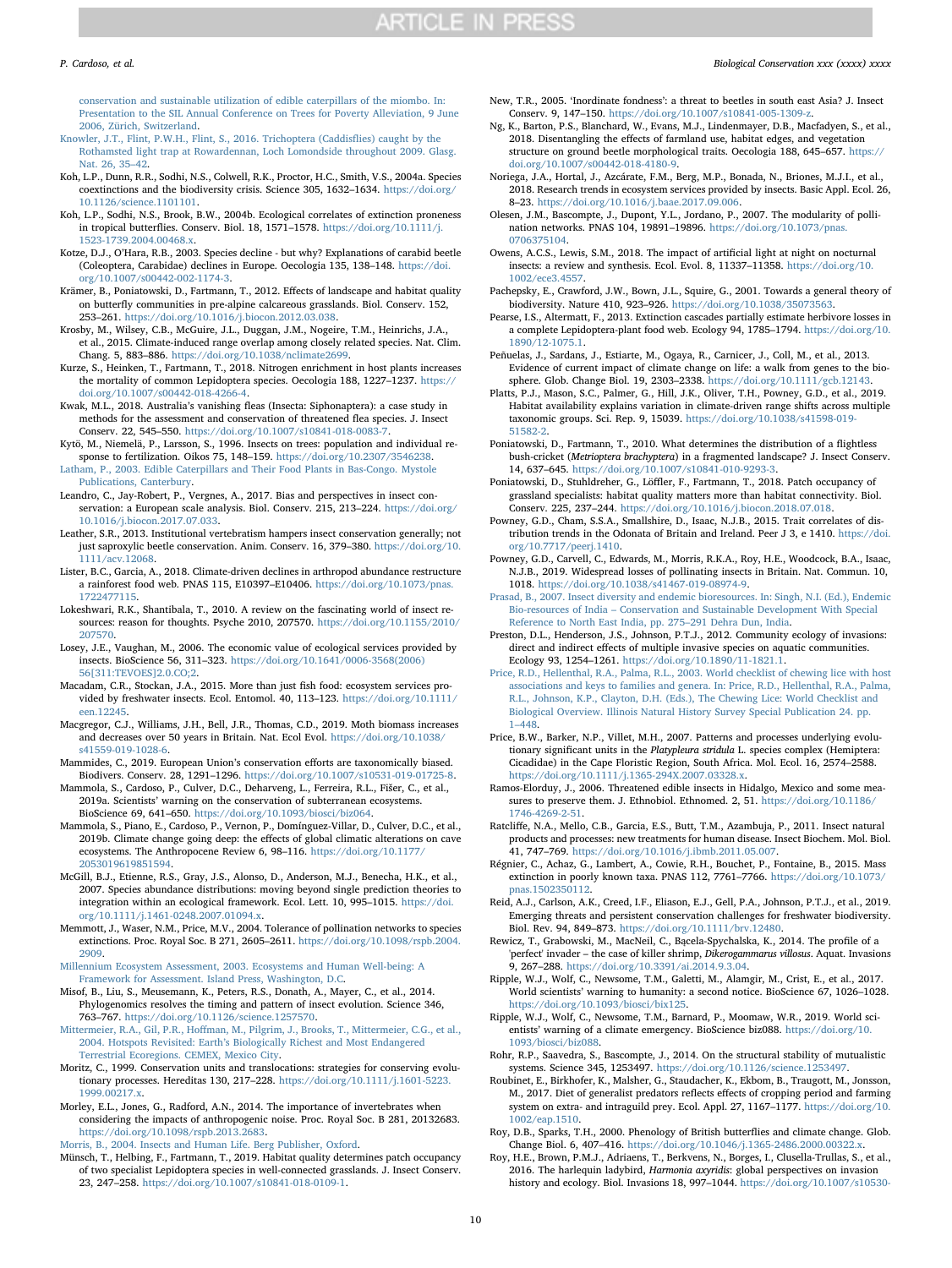#### P. Cardoso, et al. *Biological Conservation xxx (xxxx) xxxx*

[016-1077-6](https://doi.org/10.1007/s10530-016-1077-6).

- <span id="page-10-53"></span>Saavedra, S., Stouffer, D.B., Uzzi, B., Bascompte, J., 2011. Strong contributors to network persistence are the most vulnerable to extinction. Nature 478, 233–235. [https://doi.](https://doi.org/10.1038/nature10433) [org/10.1038/nature10433.](https://doi.org/10.1038/nature10433)
- <span id="page-10-14"></span>Sala, O.E., Chapin, F.S., Armesto, J.J., Berlow, E., Bloomfield, J., Dirzo, R., et al., 2000. Global biodiversity scenarios for the year 2100. Science 287, 1770–1774. [https://doi.](https://doi.org/10.1126/science.287.5459.1770) [org/10.1126/science.287.5459.1770.](https://doi.org/10.1126/science.287.5459.1770)

<span id="page-10-52"></span>[Samways, M.J., 2019. Insect Conservation](http://refhub.elsevier.com/S0006-3207(19)31782-3/rf0760) – A Global Synthesis. CABI (600 pp.).

- <span id="page-10-57"></span>[Samways, M.J., Barton, P., Birkhofer, K., Chichorro, F., Deacon, C., Fartmann, T., et al.,](http://refhub.elsevier.com/S0006-3207(19)31782-3/rf0765) [2020. Solutions for humanity on how to conserve insects. Biol. Conserv In this issue.](http://refhub.elsevier.com/S0006-3207(19)31782-3/rf0765) Saunders, M.E., 2018. Ecosystem services in agriculture: understanding the multi-
- <span id="page-10-47"></span>functional role of invertebrates. Agric. Forest Entomol. 20, 298–300. [https://doi.org/](https://doi.org/10.1111/afe.12248) [10.1111/afe.12248](https://doi.org/10.1111/afe.12248).

<span id="page-10-25"></span>[Schabel, H.G., 2006. Forest Entomology in East Africa: Forest Insects of Tanzania.](http://refhub.elsevier.com/S0006-3207(19)31782-3/rf0775) [Springer, Dordrecht.](http://refhub.elsevier.com/S0006-3207(19)31782-3/rf0775)

- <span id="page-10-19"></span>Scheffers, B.R., De Meester, L., Bridge, T.C.L., Hoffmann, A.A., Pandolfi, J.M., Corlett, R.T., et al., 2016. The broad footprint of climate change from genes to biomes to people. Science 354, aaf 7671. [https://doi.org/10.1126/science.aaf7671.](https://doi.org/10.1126/science.aaf7671)
- <span id="page-10-41"></span>Schmidt, A.K.D., Balakrishnan, R., 2015. Ecology of acoustic signalling and the problem of masking interference in insects. J. Comp. Physiol. A. 201, 133–142. [https://doi.](https://doi.org/10.1007/s00359-014-0955-6) [org/10.1007/s00359-014-0955-6.](https://doi.org/10.1007/s00359-014-0955-6)
- <span id="page-10-29"></span>Schoolmeesters, P., 2019. Scarabs: world Scarabaeidae database (version Jan 2019). In: Roskov, Y., Ower, G., Orrell, T., Nicolson, D., Bailly, N., Kirk, P.M. (Eds.), Species 2000 & ITIS Catalogue of Life. Naturalis, Leiden. [http://www.catalogueo](http://www.catalogueoflife.org/col)flife.org/ [col.](http://www.catalogueoflife.org/col)
- <span id="page-10-55"></span>Schowalter, T.D., Noriega, J.A., Tscharntke, T., 2018. Insect effects on ecosystem services – introduction. Basic Appl. Ecol. 26, 1–7. [https://doi.org/10.1016/j.baae.2017.09.](https://doi.org/10.1016/j.baae.2017.09.011) [011](https://doi.org/10.1016/j.baae.2017.09.011).
- <span id="page-10-0"></span>Seibold, S., Gossner, M.M., Simons, N.K., Blüthgen, N., Müller, J., Ambarlı, D., et al., 2019. Arthropod decline in grasslands and forests is associated with landscape-level drivers. Nature 574, 671–674. [https://doi.org/10.1038/s41586-019-1684-3.](https://doi.org/10.1038/s41586-019-1684-3)
- <span id="page-10-16"></span>Severns, P.M., Warren, A.D., 2008. Selectively eliminating and conserving exotic plants to save an endangered butterfly from local extinction. Anim. Conserv. 11, 476–483. [https://doi.org/10.1111/j.1469-1795.2008.00203.x.](https://doi.org/10.1111/j.1469-1795.2008.00203.x)
- <span id="page-10-42"></span>Sheikh, K., 2017. Brood awakening: 17-year Cicadas emerge 4 years early. May 26 Scientific Americanhttps://www.scientifi[camerican.com/article/brood-awakening-](https://www.scientificamerican.com/article/brood-awakening-17-year-cicadas-emerge-4-years-early/)[17-year-cicadas-emerge-4-years-early/.](https://www.scientificamerican.com/article/brood-awakening-17-year-cicadas-emerge-4-years-early/)
- <span id="page-10-33"></span>Shortall, C.R., Moore, A., Smith, E., Hall, M.J., Woiwod, I.P., Harrington, R., 2009. Longterm changes in the abundance of flying insects. Insect Conserv. Diver. 2, 251–260. [https://doi.org/10.1111/j.1752-4598.2009.00062.x.](https://doi.org/10.1111/j.1752-4598.2009.00062.x)
- <span id="page-10-39"></span>Silverman, J., Brightwell, R.J., 2008. The Argentine ant: challenges in managing an invasive unicolonial pest. Annu. Rev. Entomol. 53, 231–252. [https://doi.org/10.1146/](https://doi.org/10.1146/annurev.ento.53.103106.093450) [annurev.ento.53.103106.093450](https://doi.org/10.1146/annurev.ento.53.103106.093450).
- <span id="page-10-54"></span>Sirois-Delisle, C., Kerr, J.T., 2018. Climate change-driven range losses among bumblebee species are poised to accelerate. Sci. Rep. 8, 14464. [https://doi.org/10.1038/s41598-](https://doi.org/10.1038/s41598-018-32665-y) [018-32665-y.](https://doi.org/10.1038/s41598-018-32665-y)
- <span id="page-10-9"></span>[Skaldina, O., Sorvari, J., 2019. Ecotoxicological e](http://refhub.elsevier.com/S0006-3207(19)31782-3/rf0830)ffects of heavy metal pollution on [economically important terrestrial insects. In: Kesari, K. \(Ed.\), Networking of](http://refhub.elsevier.com/S0006-3207(19)31782-3/rf0830) [Mutagens in Environmental Toxicology. Springer, Cham, pp. 137](http://refhub.elsevier.com/S0006-3207(19)31782-3/rf0830)–144.
- <span id="page-10-27"></span>Smith, V.S., Ford, T., Johnson, K.P., Johnson, P.C.D., Yoshizawa, K., Light, J.E., 2011. Multiple lineages of lice pass through the K-Pg boundary. Biol. Lett. 7, 782–785. <https://doi.org/10.1098/rsbl.2011.0105>.
- <span id="page-10-23"></span>Smithsonian, 2019. BugInfo: Insects as Pets. Department of Systematic Biology, Entomology Section, National Museum of Natural History, in Cooperation With Public Inquiry Services. Smithsonian Institution. [https://www.si.edu/spotlight/](https://www.si.edu/spotlight/buginfo/pets) [buginfo/pets.](https://www.si.edu/spotlight/buginfo/pets)
- <span id="page-10-36"></span>Stagoll, K., Lindenmayer, D.B., Knight, E., Fischer, J., Manning, A.D., 2012. Large trees are keystone structures in urban parks. Conserv. Lett. 5, 115–122. [https://doi.org/10.](https://doi.org/10.1111/j.1755-263X.2011.00216.x) [1111/j.1755-263X.2011.00216.x.](https://doi.org/10.1111/j.1755-263X.2011.00216.x)
- <span id="page-10-1"></span>Stork, N.E., 2018. How many species of insects and other terrestrial arthropods are there on Earth? Annu. Rev. Entomol. 63, 31–45. [https://doi.org/10.1146/annurev-ento-](https://doi.org/10.1146/annurev-ento-020117-043348)[020117-043348.](https://doi.org/10.1146/annurev-ento-020117-043348)
- <span id="page-10-3"></span>Stork, N.E., Habel, J.C., 2014. Can biodiversity hotspots protect more than tropical forest plants and vertebrates? J. Biogeogr. 41, 421–428. [https://doi.org/10.1111/jbi.](https://doi.org/10.1111/jbi.12223) 12223
- <span id="page-10-37"></span>Stork, N.E., Stone, M., Sam, L., 2016. Vertical stratification of beetles in tropical rainforests as sampled by light traps in North Queensland, Australia. Austral Ecol 41, 168–178. <https://doi.org/10.1111/aec.12286>.
- <span id="page-10-34"></span>Storkey, J., Macdonald, A.J., Bell, J.R., Clark, I.M., Gregory, A.S., Hawkins, N.J., et al., 2016. Chapter one – the unique contribution of Rothamsted to ecological research at large temporal scales. Adv. Ecol. Res. 55, 3–42. [https://doi.org/10.1016/bs.aecr.](https://doi.org/10.1016/bs.aecr.2016.08.002) [2016.08.002](https://doi.org/10.1016/bs.aecr.2016.08.002).
- <span id="page-10-15"></span>Strayer, D.L., 2010. Alien species in fresh waters: ecological effects, interactions with other stressors, and prospects for the future. Freshw. Biol. 55, 152–174. [https://doi.](https://doi.org/10.1111/j.1365-2427.2009.02380.x) [org/10.1111/j.1365-2427.2009.02380.x.](https://doi.org/10.1111/j.1365-2427.2009.02380.x)
- <span id="page-10-31"></span>Strona, G., Bradshaw, C.J.A., 2018. Co-extinctions annihilate planetary life during extreme environmental change. Sci. Rep. 8, 16724. [https://doi.org/10.1038/s41598-](https://doi.org/10.1038/s41598-018-35068-1) [018-35068-1.](https://doi.org/10.1038/s41598-018-35068-1)
- <span id="page-10-5"></span>Stuhldreher, G., Fartmann, T., 2014. When habitat management can be a bad thing: effects of habitat quality, isolation and climate on a declining grassland butterfly. J. Insect Conserv. 18, 965–979. <https://doi.org/10.1007/s10841-014-9704-y>.
- <span id="page-10-17"></span>Sunny, A., Diwakar, S., Sharma, G.P., 2015. Native insects and invasive plants encounters. Arthropod Plant Interact. 9, 323–331. <https://doi.org/10.1007/s11829-015-9384-x>.
- <span id="page-10-40"></span>Swart, R.C., Pryke, J.S., Roets, F., 2019. The intermediate disturbance hypothesis explains arthropod beta-diversity responses to roads that cut through natural forests. Biol. Conserv. 236, 243–251. <https://doi.org/10.1016/j.biocon.2019.03.045>.
- <span id="page-10-6"></span>Termaat, T., van Strien, A.J., van Grunsven, R.H.A., De Knijf, G., Bjelke, U., Burbach, K., et al., 2019. Distribution trends of European dragonflies under climate change. Divers. Distrib. 25, 936–950. [https://doi.org/10.1111/ddi.12913.](https://doi.org/10.1111/ddi.12913)
- <span id="page-10-48"></span>Thébault, E., Fontaine, C., 2010. Stability of ecological communities and the architecture of mutualistic and trophic networks. Science 329, 853–856. [https://doi.org/10.](https://doi.org/10.1126/science.1188321) [1126/science.1188321](https://doi.org/10.1126/science.1188321).
- <span id="page-10-26"></span>[Themis, J.-L., 1997. Des insectes à croquer: Guide de découverts. Les Éditions de](http://refhub.elsevier.com/S0006-3207(19)31782-3/rf0905) [l'Homme, Québec.](http://refhub.elsevier.com/S0006-3207(19)31782-3/rf0905)
- <span id="page-10-10"></span>Thielens, A., Bell, D., Mortimore, D.B., Greco, M.K., Martens, L., Joseph, W., 2018. Exposure of insects to radio-frequency electromagnetic fields from 2 to 120 GHz. Sci. Rep. 8, 3924. [https://doi.org/10.1038/s41598-018-22271-3.](https://doi.org/10.1038/s41598-018-22271-3)
- <span id="page-10-32"></span>Thomas, J.A., Telfer, M.G., Roy, D.B., Preston, C.D., Greenwood, J.J., Asher, J., et al., 2004. Comparative losses of British butterflies, birds, and plants and the global extinction crisis. Science 303, 1879–1883. <https://doi.org/10.1126/science.1095046>.
- <span id="page-10-45"></span>Tilman, D., Reich, P.B., Knops, J., Wedin, D., Mielke, T., Lehman, C., 2001. Diversity and productivity in a long-term grassland experiment. Science 294, 843–845. [https://doi.](https://doi.org/10.1126/science.1060391) [org/10.1126/science.1060391.](https://doi.org/10.1126/science.1060391)
- <span id="page-10-24"></span>Tournant, P., Joseph, L., Goka, K., Courchamp, F., 2012. The rarity and overexploitation paradox: stag beetle collections in Japan. Biodivers. Conserv. 21, 1425–1440. <https://doi.org/10.1007/s10531-012-0253-y>.
- <span id="page-10-11"></span>Turbelin, A.J., Malamud, B.D., Francis, R.A., 2017. Mapping the global state of invasive alien species: patterns of invasion and policy responses. Glob. Ecol. Biogeogr. 26, 78–92. [https://doi.org/10.1111/geb.12517.](https://doi.org/10.1111/geb.12517)
- <span id="page-10-49"></span>Tylianakis, J.M., Didham, R.K., Bascompte, J., Wardle, D.A., 2008. Global change and species interactions in terrestrial ecosystems. Ecol. Lett. 11, 1351–1363. [https://doi.](https://doi.org/10.1111/j.1461-0248.2008.01250.x) [org/10.1111/j.1461-0248.2008.01250.x.](https://doi.org/10.1111/j.1461-0248.2008.01250.x)
- <span id="page-10-51"></span>Tylianakis, J.M., Laliberté, E., Nielsen, A., Bascompte, J., 2010. Conservation of species interaction networks. Biol. Conserv. 143, 2270–2279. [https://doi.org/10.1016/j.](https://doi.org/10.1016/j.biocon.2009.12.004) [biocon.2009.12.004](https://doi.org/10.1016/j.biocon.2009.12.004).
- <span id="page-10-2"></span>Union of Concerned Scientists, 1992. World scientists' warning to humanity. [http://www](http://www-formal.stanford.edu/jmc/progress/ucs-statement.txt)[formal.stanford.edu/jmc/progress/ucs-statement.txt,](http://www-formal.stanford.edu/jmc/progress/ucs-statement.txt) Accessed date: 22 October 2019.
- <span id="page-10-20"></span>Valente-Neto, F., De Oliveira Roque, F., Rodrigues, M.E., Juen, L., Swan, C.M., 2016. Toward a practical use of Neotropical odonates as bioindicators: testing congruence across taxonomic resolution and life stages. Ecol. Indic. 61, 952–959. [https://doi.org/](https://doi.org/10.1016/j.ecolind.2015.10.052) [10.1016/j.ecolind.2015.10.052.](https://doi.org/10.1016/j.ecolind.2015.10.052)
- <span id="page-10-50"></span>Valiente-Banuet, A., Aizen, M.A., Alcántara, J.M., Arroyo, J., Cocucci, A., Galetti, M., et al., 2015. Beyond species loss: the extinction of ecological interactions in a changing world. Funct. Ecol. 29, 299–307. [https://doi.org/10.1111/1365-2435.](https://doi.org/10.1111/1365-2435.12356) [12356.](https://doi.org/10.1111/1365-2435.12356)
- <span id="page-10-38"></span>van Schalkwyk, J., Pryke, J.S., Samways, M.J., 2019. Contribution of common vs. rare species to species diversity patterns in conservation corridors. Ecol. Indic. 104, 279–288. [https://doi.org/10.1016/j.ecolind.2019.05.014.](https://doi.org/10.1016/j.ecolind.2019.05.014)
- <span id="page-10-22"></span>Vaughan, I.P., Gotelli, N.J., 2019. Water quality improvements offset the climatic debt for stream macroinvertebrates over twenty years. Nat. Commun. 10, 1956. [https://doi.](https://doi.org/10.1038/s41467-019-09736-3) [org/10.1038/s41467-019-09736-3](https://doi.org/10.1038/s41467-019-09736-3).
- <span id="page-10-8"></span>Verdú, J.R., Lobo, J.M., Sánchez-Piñero, F., Gallego, B., Numa, C., Lumaret, J.P., et al., 2018. Ivermectin residues disrupt dung beetle diversity, soil properties and ecosystem functioning: an interdisciplinary field study. Sci. Total Environ. 618, 219–228. <https://doi.org/10.1016/j.scitotenv.2017.10.331>.
- <span id="page-10-7"></span>Villalobos-Jiménez, G., Dunn, A., Hassall, C., 2016. Dragonflies and damselflies (Odonata) in urban ecosystems: a review. Eur. J. Entomol. 113, 217–232. [https://doi.](https://doi.org/10.14411/eje.2016.027) [org/10.14411/eje.2016.027.](https://doi.org/10.14411/eje.2016.027)
- <span id="page-10-46"></span>Villéger, S., Miranda, J.R., Hernandez, D.F., Mouillot, D., 2012. Low functional β-diversity despite high taxonomic β-diversity among tropical estuarine fish communities. PLoS One 7 (7), e40679. [https://doi.org/10.1371/journal.pone.0040679.](https://doi.org/10.1371/journal.pone.0040679)
- <span id="page-10-21"></span>Vorster, C., Samways, M.J., Simaika, J.P., Kipping, J., Clausnitzer, V., Suhling, F., Dijkstra, K.-D.B., 2020. Development of a new continental-scale index for freshwater assessment based on dragonfly assemblages. Ecol. Indic. 109, 105819. [https://doi.](https://doi.org/10.1016/j.ecolind.2019.105819) [org/10.1016/j.ecolind.2019.105819](https://doi.org/10.1016/j.ecolind.2019.105819).
- <span id="page-10-35"></span>Wagner, D.L., 2019. Global insect decline: comments on Sánchez-Bayo and Wyckhuys (2019). Biol. Conserv. 233, 332–333. [https://doi.org/10.1016/j.biocon.2019.03.005.](https://doi.org/10.1016/j.biocon.2019.03.005)
- <span id="page-10-12"></span>Wagner, D.L., Van Driesche, R.G., 2010. Threats posed to rare or endangered insects by invasions of nonnative species. Annu. Rev. Entomol. 55, 547–568. [https://doi.org/](https://doi.org/10.1146/annurev-ento-112408-085516) [10.1146/annurev-ento-112408-085516.](https://doi.org/10.1146/annurev-ento-112408-085516)
- <span id="page-10-18"></span>Walther, G.-R., Post, E., Convey, P., Menzel, A., Parmesan, C., Beebee, T.J.C., et al., 2002. Ecological responses to recent climate change. Nature 416, 389–395. [https://doi.org/](https://doi.org/10.1038/416389a) [10.1038/416389a.](https://doi.org/10.1038/416389a)
- <span id="page-10-43"></span>Webb, C.O., Ackerly, D.D., McPeek, M.A., Donoghue, M.J., 2002. Phylogenies and community ecology. Annu. Rev. Ecol. Syst. 33, 475–505. [https://doi.org/10.1146/](https://doi.org/10.1146/annurev.ecolsys.33.010802.150448) [annurev.ecolsys.33.010802.150448.](https://doi.org/10.1146/annurev.ecolsys.33.010802.150448)
- <span id="page-10-30"></span>Wertheim, B., Sevenster, J.G., Eijs, I.E.M., Van Alphen, J.J.M., 2000. Species diversity in a mycophagous insect community: the case of spatial aggregation vs. resource partitioning. J. Animal Ecol. 69, 335–351. [https://doi.org/10.1046/j.1365-2656.2000.](https://doi.org/10.1046/j.1365-2656.2000.00396.x) 00396.
- <span id="page-10-28"></span>Whiting, M.F., Whiting, A.S., Hastriter, M.W., Dittmar, K., 2008. A molecular phylogeny of fleas (Insecta: Siphonaptera): origins and host associations. Cladistics 24, 677–707. [https://doi.org/10.1111/j.1096-0031.2008.00211.x.](https://doi.org/10.1111/j.1096-0031.2008.00211.x)

<span id="page-10-56"></span><span id="page-10-13"></span>Williamson, M., Griffi[ths, B., 1996. Biological Invasions. Springer, Netherlands](http://refhub.elsevier.com/S0006-3207(19)31782-3/rf1020). [Wilson, E.O., 1992. The Diversity of Life. Harvard University Press, Cambridge,](http://refhub.elsevier.com/S0006-3207(19)31782-3/rf1025) **[Massachusetts](http://refhub.elsevier.com/S0006-3207(19)31782-3/rf1025)** 

- <span id="page-10-44"></span>Witzenberger, K.A., Hochkirch, A., 2011. Ex situ conservation genetics: a review of molecular studies on the genetic consequences of captive breeding programmes for endangered animal species. Biodivers. Conserv. 20, 1843–1861. [https://doi.org/10.](https://doi.org/10.1007/s10531-011-0074-4) [1007/s10531-011-0074-4](https://doi.org/10.1007/s10531-011-0074-4).
- <span id="page-10-4"></span>Wood, P.J., Armitage, P.D., 1997. Biological effects of fine sediment in the lotic